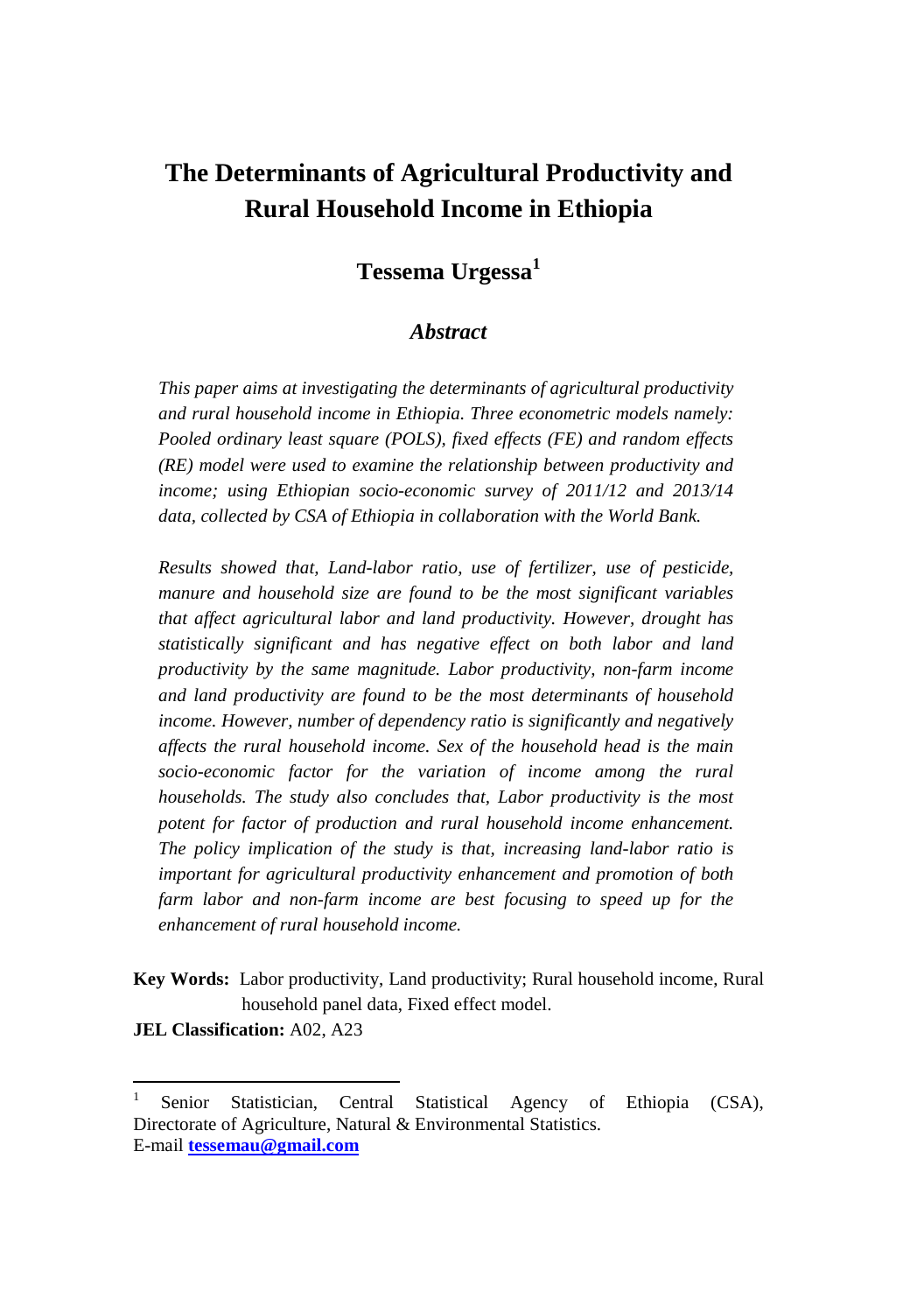### **1. Introduction**

Ethiopia is one of the Sub-Saharan African countries which liberalize its economy to maintain in all sectors a sustained economic growth and reduce poverty. Over the last ten years the sustainable economic growth brought with it positive trends in reducing poverty in urban and rural areas: While 38.7% of Ethiopian lived in absolute poverty in 2004/05. However, five years later this was declining to 29.6% in 2010/11. Moreover, poverty head count is still more prevalent in rural 30.4 percent than urban areas 25.7percent in Ethiopia (CSA, 2010/11).

In Ethiopia, about 83.9 % of total population is lives in rural area and agriculture is main source of their livelihood. Since 2010, Agriculture become the second most dominant next to service sector of the country's economy, by providing employment for 80 % of the total labors force and contributes 42.7 % to Gross Domestic Product and 70 percent of foreign exchange earnings (NBE, 2013; CSA, 2013).

Due to its importance, the government of Ethiopia gives high priority to the agriculture sector by setting a strategy of agricultural development led industrialization (ADLI). The main goal of the agricultural policy is not only achieving the sustainable increase in agricultural production and productivity of small holder farmers but also accelerate agricultural commercialization and agro industrial development in the country (PIF, 2010-2020). Agricultural productivity can be increased by using two ways. The first method is through improvement in technology given some level of input and the other option of improving productivity is to enhance the output per household labor ratio of rural household farmers, given fixed level of inputs and technology. This study was mainly concerned about the second option of increasing productivity i.e. output per labor input and output per cultivated area of land.

Land productivity is used by national policy makers to evaluate agricultural production intended to meet national food security needs. But, output per agricultural worker, on the other hand, may be a more important indicator of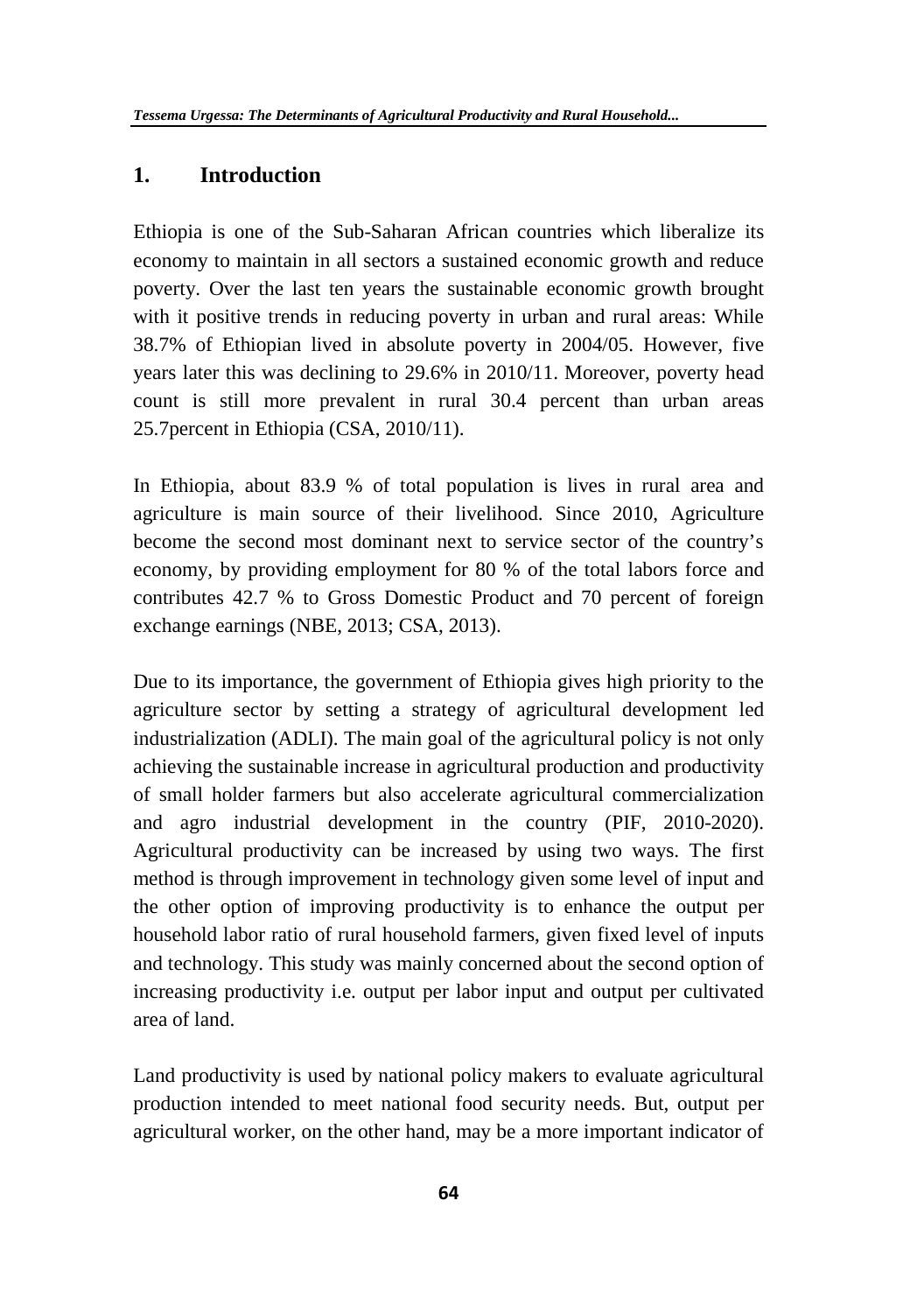rural household standards of living and their welfare (Block, 1995). Therefore, enhancement of agricultural productivity is thus an important condition for alleviating rural poverty, and due to it increases household income and stimulating the growth of non-farm activities among rural households.

However, due to the agriculture sector of Ethiopia is mostly susceptible in seasonal rain fall, the rural households are generating their family income from difference sources to averse the risk associated in agricultural farm sector. As a result the main source of income in most rural household of Ethiopia is derived from farm and non-farm activities. Agriculture is the primary source of rural income as 80% percent of the rural labor force is engaged in this sector (CSA, 2013). Non-farm income of the rural household referred to an income that the rural households generate from none of crop or livestock production during a one year of agriculture production period. Non-agricultural activities are not getting prevalence in rural Ethiopia because households are rarely practicing dominated by a subsistence agriculture sector. As a result of this, the income from nonfarm activity is also very low.

This subsistence agriculture and low level of rural household income is socially and economically could make unstable the rural society. Therefore, it is significantly important to identify the factors that affect agricultural productivity and find the methods of the rural household income improvements.

## **1.2 Objective of the study**

The main objective of this study was to examine the determinants of Agricultural productivity and rural household income in Ethiopia and more specifically the study was:

 To determine the agricultural farm productivity/output per unit of labor input and output per unit of cultivated area of land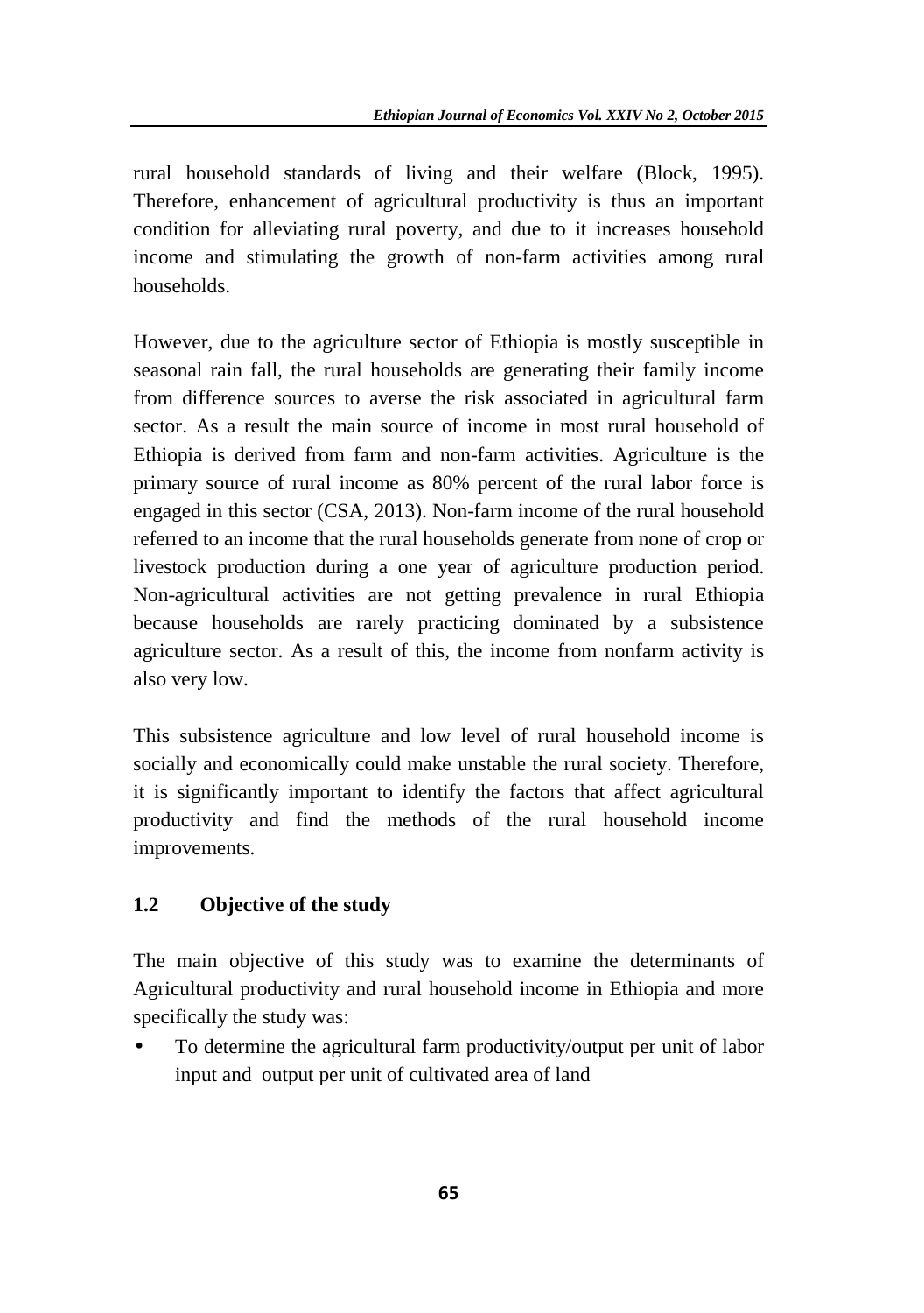- To examine socioeconomic factors which can best predictor for the variation in agricultural productivity and income among rural households
- To examine the most potent productivity to enhance the rural household income
- To recommend possible policy implication based on the research findings.

# **2. Research Methodology**

# **2.1 Source of data and the type of data used**

The data for this research paper is comes from the two round of panel survey of Ethiopian Rural Socioeconomic survey (ERSS), conducted by Central Statistical Agency (CSA) with the collaboration of the World Bank Living Standard Measurement Study (ISLM) team. The survey was conducted in 2011/12 for the first time in Ethiopia in full sample coverage at National level and second round was conducted after two years later in 2013/14.

# **2.2 Methods of data analysis**

Quantitative methods were used to analysis the data. Mean tabulation and frequency distribution was used to analyze in detail. On top of that F-test and Chi-square statistics is implemented to measure the mean and percentage difference between productivity and income of the rural households. The log-linear of Cobb\_Dauglas production function of the within-group or LSDV, the random effect (RE) and the fixed effect (FE) model was used for the determinants of agricultural productivity and the IVreg2 (2SLS), the random effect (RE) as well as the fixed effect (FE) model was employed for the estimation of the determinants of rural household income.

## **2.3 Empirical productivity model specification**

The current Cobb-Douglas production function analysis consider all the factors of production such as cultivated area of land, chemical fertilizer, number of oxen as proxy for capital input, etc are considered.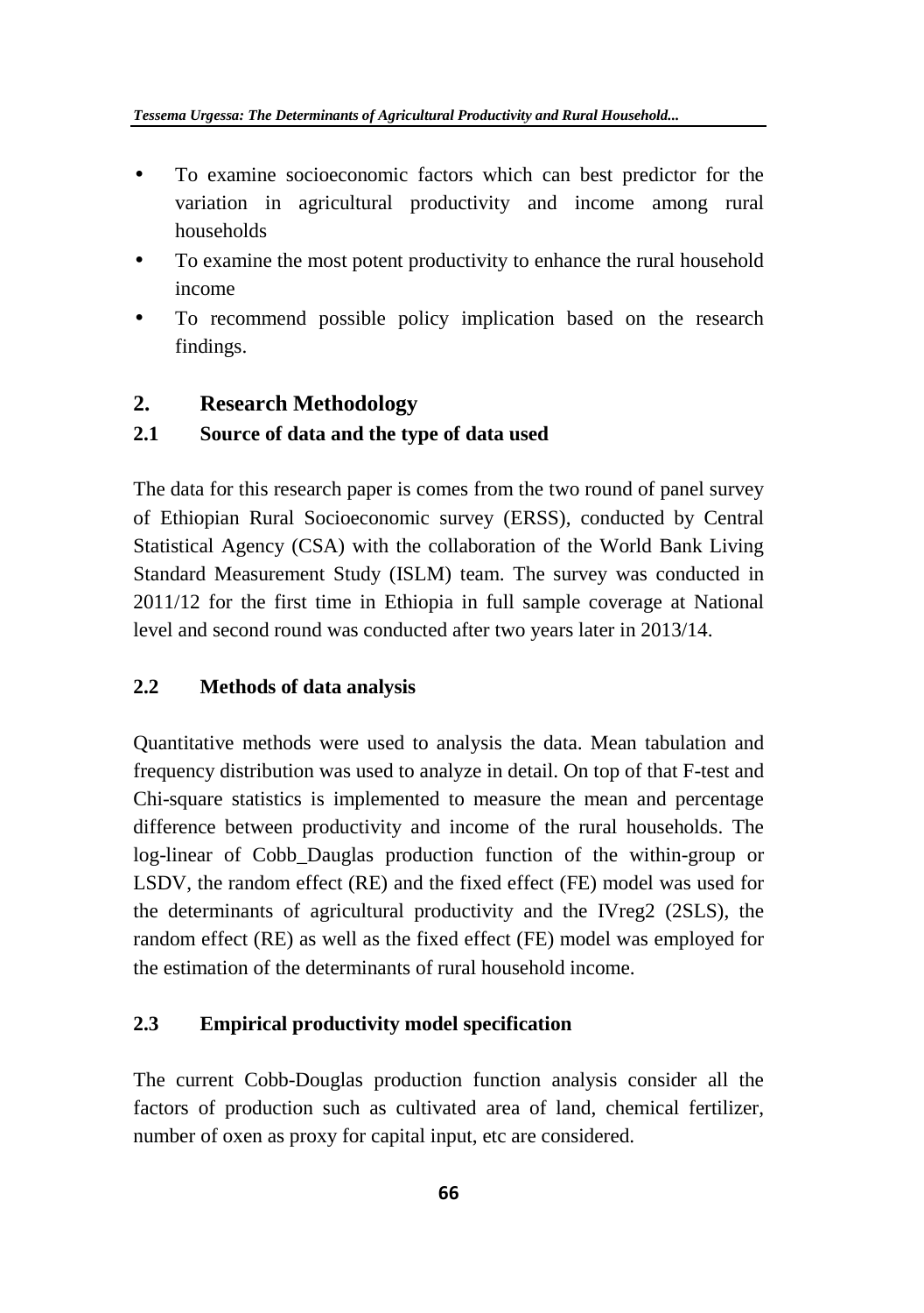$$
y_{it} = \alpha (L_{it}^{\beta_1} K_{it}^{\beta_2}) e^{\mu_{it}} \tag{1}
$$

Where:  $Y_{it}$  = is the value of the i<sup>th</sup> household's all farm output in Ethiopian birr during Period t

> $L_{it}$  = is the i<sup>th</sup> labor inputs used during period t  $K_{it}$  = is the i<sup>th</sup> capital inputs at a time t  $\mu_{it}$  = the disturbance or an error term and  $\bar{z}$  = output elasticity of labor and capital

If we transform equation (1) in its log-transformation form, it will give us:

$$
ln Y_{it} = \beta_i + \beta_1 ln L_{it} + \beta_2 ln K_{it} + \mu_{it}
$$
 (2)

Therefore, in the case of our several dependant variables the ln-linear model would be:

$$
lnY_{it} = 0i + 1lnAl_{it} + \beta_2lnA_{it} + 1lnAVI_{it} + 1lnFET_{it} + 1lnOX_{it} + 1lnFET_{it} + 1lnOX_{it} + 1lnFET_{it} + 1lnHST_{it} + 1lnHST_{it} + 1lnHST_{it} + 1lnHST_{it} + 1lnHST_{it} + 1lnHST_{it} + 1lnHST_{it} + 1lnHST_{it} + 1lnHST_{it} + 1lnHST_{it}
$$
\n(3)

Where,

 $lnY_{it}$  = the log of total farm output produced by i<sup>th</sup> household during period t  $ln A$ <sub>it</sub> = the log of i<sup>th</sup> household agricultural labor inputs during period t  $ln A_{it}$  = the log of cultivated land area of the i<sup>th</sup> household during period t  $lnRAV_{it}$  = the log of real asset value of the i<sup>th</sup> household during period t  $FET_{it}$  = the amount of chemical fertilizer used by i<sup>th</sup> household during period t  $OX_{it}$  = the number of oxen used for plough by i<sup>th</sup> household during period t  $AG_{it}$  = The Age of the household head during period t  $EDU_{it} =$  Educational level of the i<sup>th</sup> household head during the period t  $HHS_{it}$  = family size of the i<sup>th</sup> household during period t  $SEX_{it}$  = Sex of the i<sup>th</sup> household head during period t  $PES_{it}$  = if the i<sup>th</sup> household were used pesticide or not during period t  $DRT_{it}$  = if drought was happened to the i<sup>th</sup> household farms during the pried t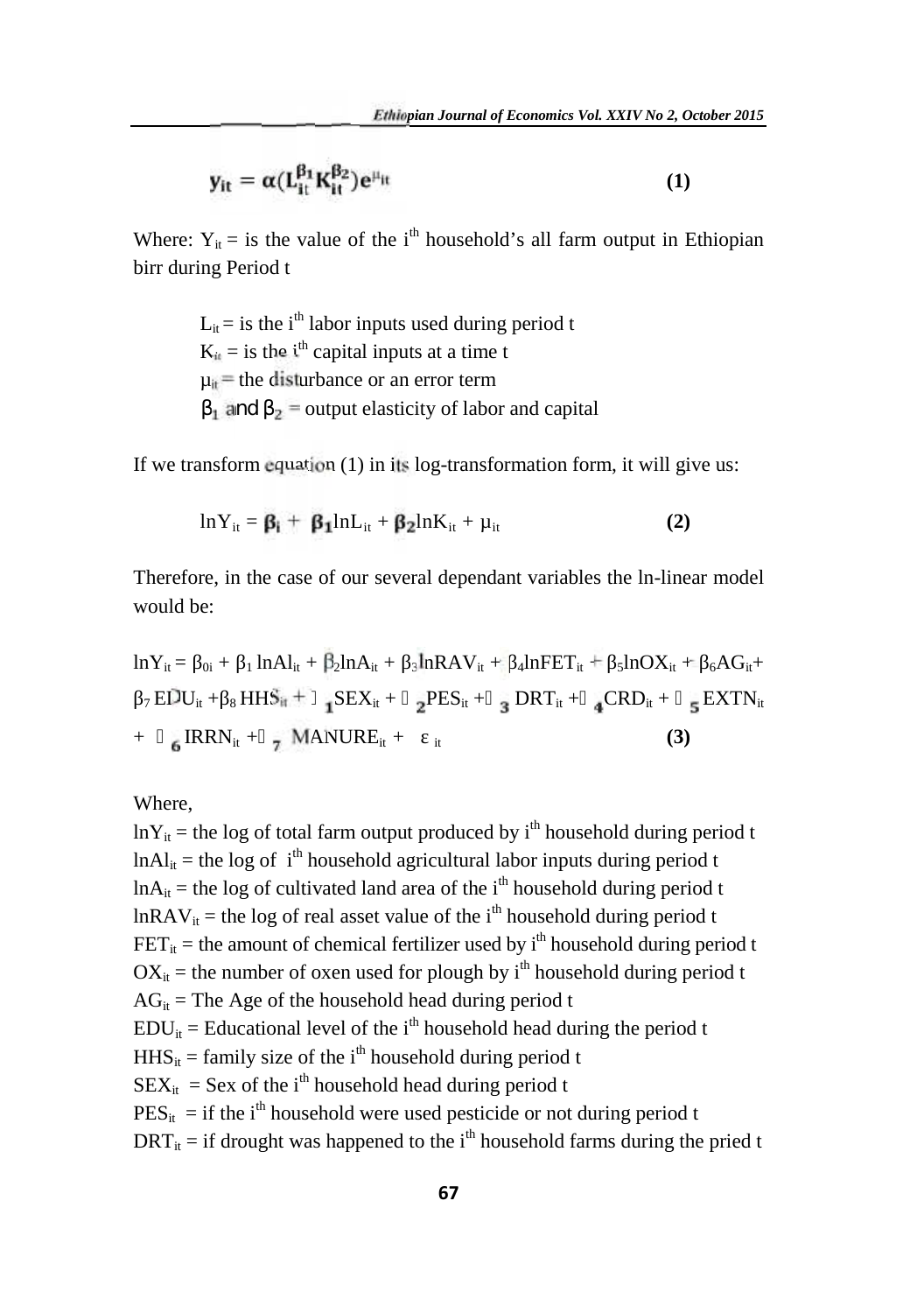$CRD_{it} =$  if the i<sup>th</sup> household was got credit during period t  $EXTN_{it}$  = if the household used extension service during the period t  $IRRN<sub>it</sub> = if the household used irrational during the period t$  $MANURE_{it}$  = if the household used animal manure during the period t

But our interest is to come up with the labor and Land productivity equation and hence, let us first divide both sides of equation (3) by agricultural farm labor force (AL), to determine the labor productivity equation. According to Ramirez (2006), we will have aggregated output per unit of labor as a measure of labor productivity and taking log of both sides of the equation it will gives us;

$$
\ln\left(\frac{\gamma}{AL}\right)_{it} = 0_{i} + 1\ln\left(\frac{AL}{AL}\right)_{it} + 2\ln\left(\frac{A}{AL}\right)_{it} + 3\ln\left(\frac{RAV}{AL}\right)_{it} + 4\left(\frac{FEV}{AL}\right)_{it} + 3\left(\frac{OX}{AL}\right)_{it} + 6AG_{it} + 7EDU_{it} + 8HHS_{it} + 12EX_{it} + V_{2}PES_{it} + 3DRT_{it} + 4CRD_{it} + V_{5}EXTN_{it} + 6RRN_{it} + 7MANURE_{it} + \epsilon_{it}.
$$
\n(4)

Where  $ln(\frac{Y}{4I}) =$  is a measure of partial labor productivity. It is worth to mention that our productivity measurement is partial.

If we put equation (4) in a compact or reduced form in the following method:

$$
\ln(\frac{Y}{AL})_{it} = \beta_{0i} + \beta_i \frac{n}{j-1} X_{it} + \sum_{j=1}^{n} D_{it} + e_{it}
$$
  
Where, j = 1, 2, ........., 8 and  
K = 1, 2, ........., 7

Similarly we compute the Land productivity equation based on equation (3) above by dividing the right and the left hand sides by cultivated area of land (A). Then, we will have aggregated output per cultivated area of land as a measure of land productivity will gives us;

$$
\ln\left(\frac{\gamma}{A}\right)_{it} = 0_{i} + 1\ln\left(\frac{AL}{A}\right)_{it} + 2\ln\left(\frac{A}{A}\right)_{it} + i_{3}\ln\left(\frac{RAV}{A}\right)_{it} + 4\left(\frac{FEI}{A}\right)_{it} + 5\left(\frac{OA}{A}\right)_{it} + 6AG_{it} + 7EDU_{it} + \frac{1}{15}SEX_{it} + 2^{PES_{it}} + 3DRT_{it} + 4CRD_{it} + 5EXTN_{it} + 6IRRN_{it} + 7MANURE_{it} + \epsilon_{it}
$$
\n(6)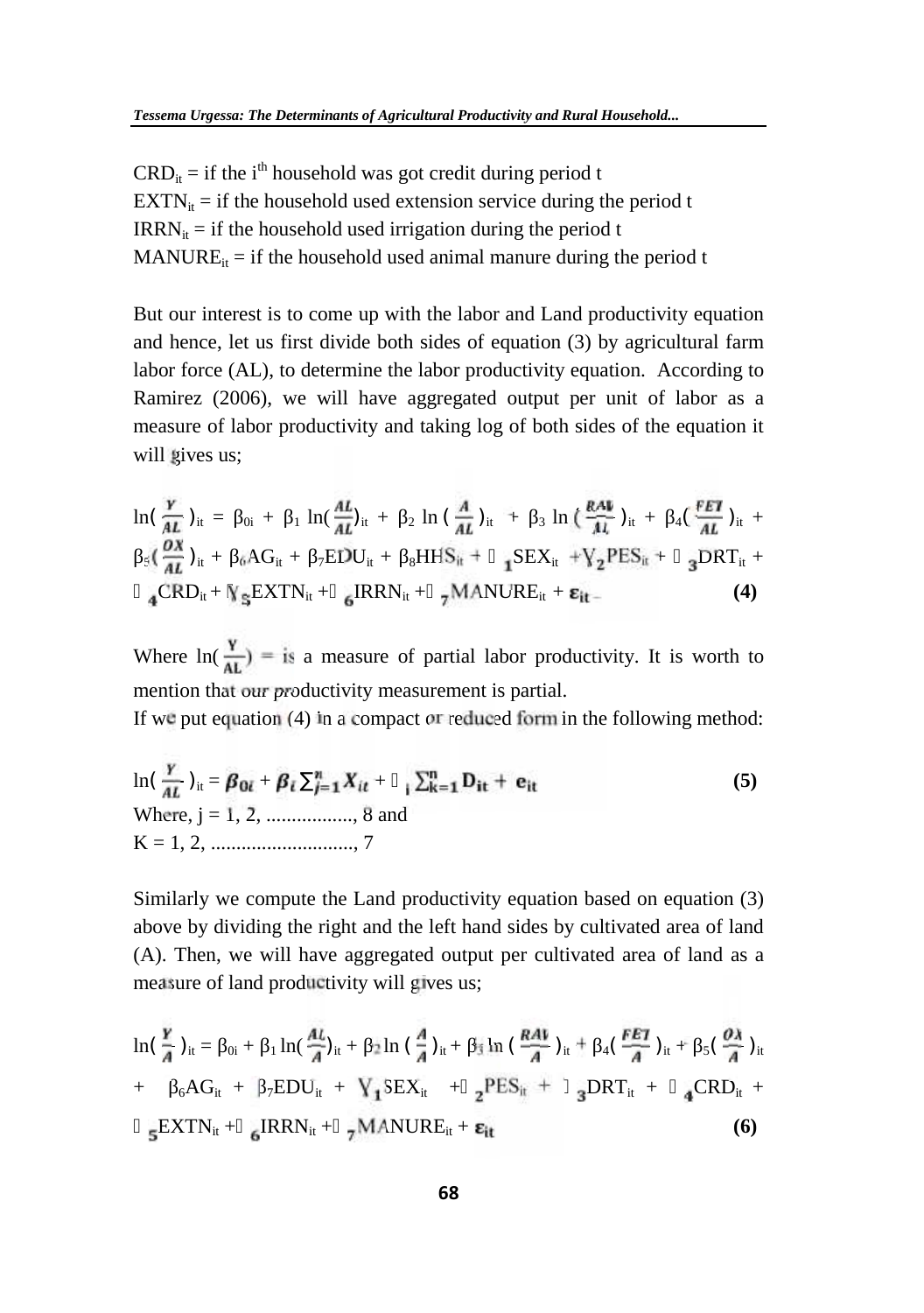Therefore, the reduced form of equation (6) will gives us the following equation (7):

$$
\ln\left(\frac{Y}{A}\right)_{it} = \beta_{0i} + \beta_i \quad \frac{n}{j=1}X_{it} + \sum_{i=1}^{n}D_{it} + e_{it} \tag{7}
$$

Where,  $\ln(\frac{Y}{n})$ = is a measure of partial land productivity and, j =1, 2, ...., 8  $i=1, 2, ...$ 

During the pooled OLS model is employed a random variable  $\varepsilon_{it}$  are assumed to be iidN(0,  $\delta^2$ ).

#### **2.4 Estimation technique**

We use equation (8) and (9) to estimate the labor and land partial factor productivity measurement specified under equation (5) and (7) respectively. For the model estimation, we were employ panel data estimation technique. Following Baltagi (2001), Gujarati and Porter (2009), and Greene (2003) panel data regression model presented below.

$$
Y_{it} = \alpha_{it} + \beta X_{it} + U_{it}, \quad i = 1, \dots, N \& t = 1, \dots, \dots, T. \tag{8}
$$

Where,  $Y_{it}$  = is the dependant variable  $X_{it}$  = is the independent variable  $a_{it}$  = is the unobserved individual heterogeneity or the individual fixed effect  $\beta$  = is the parameter to be estimated  $U_{it}$  = is the residual

In order to test the pooled OLS model is fitted or not, we will be employee the standard F-test by using equation 11. The F-test will be used to check fixed effect against Pooled OLS Method (Common constant). The null hypothesis (equation 10) is that all the intercepts are the same and the Pooled OLS Method is applicable.

$$
H_0: \alpha_1 = \alpha_2 = \ldots = \alpha_N \tag{10}
$$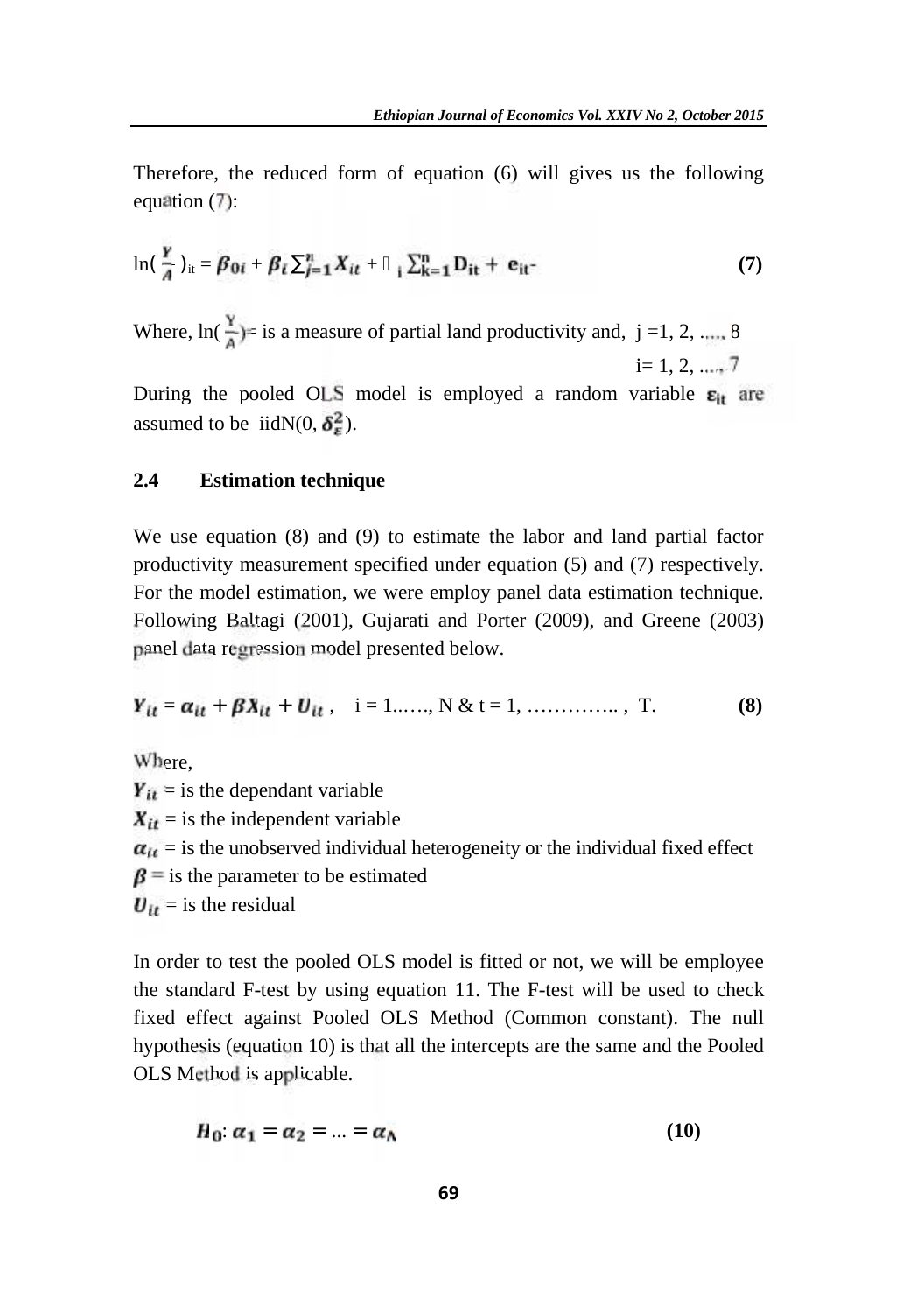$$
F = \frac{(\mathbf{R}_{\text{UR}}^2 - \mathbf{R}_{\text{R}}^2)/I}{(1 - \mathbf{R}_{\text{UR}}^2)/(n - k)}\tag{11}
$$

Where,  $\mathbf{R}_{\text{IIB}}^2$  = Unrestricted R squared

 $\mathbf{R}_{\mathbf{R}}^2$  = Restricted R squared

**=** Number of restrictions

**=** Total number of observations

**=** number of parameters in the unrestricted regression

We also use the Houseman test to select the best efficient model among the random effect and the fixed effect model in order to meet our objective.

#### **2.5 Empirical model specification for rural household income**

By following Simler *et al.* (2004) and Demeke *et al.* (2003), we try to estimate the determinants of the rural household per capita income. The framework is the unobserved effects model which is adapted from Wooldridge (2009) and Greene (2003).

$$
\ln(I_{it}) = \beta_i + \gamma prod_{it} + \beta X_{it} + \varepsilon_{it}, \ i = 1, ..., N, \ t = 1, ..., T \ (12)
$$

Where,  $\ln(I_{it})$  = is the natural logarithm of the rural household income per capita of the i-th household

 $\beta_i$  = is an individual-specific or unobserved effects which is fixed over time.  $\beta X_{it}$  = are vectors of explanatory variables which serve as control.  $\gamma \text{prod}_{tt}$  = represents the agricultural productivity of farm households.  $\varepsilon_{tt}$  = the error terms which are assumed to be uncorrelated with the exogenous Variables  $X_{tt}$  with mean zero and variance  $\delta_{\epsilon}^2$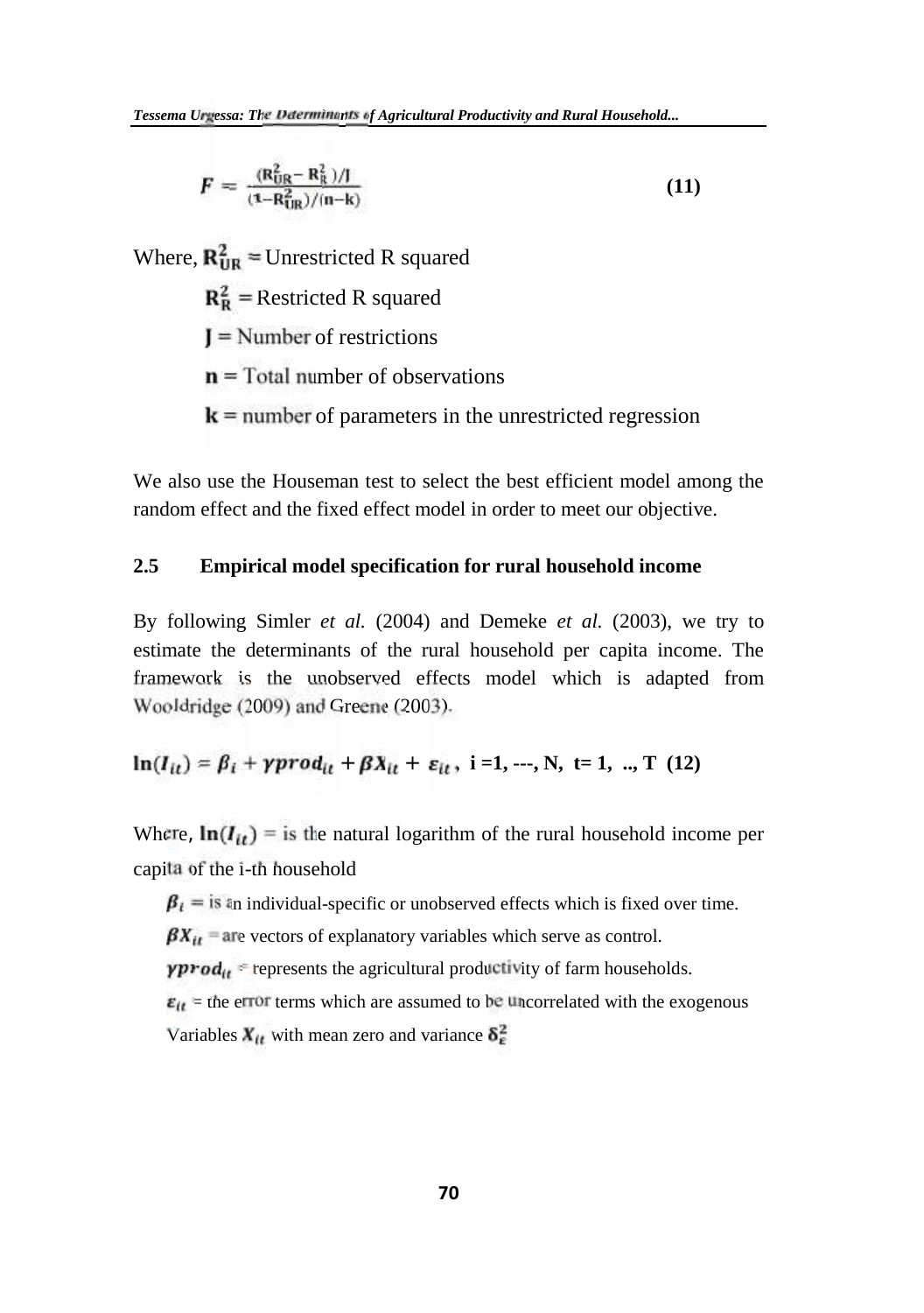There are also dummy variables in our regression model. According to Verbeek, (2004) equation (11) will be specified with dummy variable as follows:

$$
I_{it} = \int_{j=1}^{N} \alpha_j d_{ij} + \gamma \text{prod}_{it} + x_{it}' \beta + \epsilon_{it} \tag{13}
$$

Where,  $d_{ij}$  = is a dummy variables which takes 1or 0 for  $j = (1, -1, N)$ 

However, the agricultural labor productivity and land productivity were characterized by endogenity problems. Therefore, to overcome these endogenity problems, we use  $z_{it}$  as instrumental variables (IV's) for the productivity variables.

The productivity of  $\mathbf{X}_{it}$  was instrumented by:

$$
prod_{it} = \pi_1 z_{it} + \pi_2 x_{it} + v_{it}
$$
 (14)

Where, The agricultural productivity and instrumental variables (IV's)  $z_{it}$  are correlated, i.e **Cov** ( $z_{it}$ , **prod**<sub>it</sub>) 0 but the idiosyncratic error term is uncorrelated with the instrumental variables (IV's), thus **cov** ( $z_{it}$ ,  $\varepsilon_{it}$ ) = 0

The agricultural productivity and instrumental variables (IV's)  $z_{it}$  are correlated, i.e Cov  $(\mathbf{z}_{it}, \text{prod}_{it})$  **0** but the idiosyncratic error term is uncorrelated with the instrumental variables (IV's), thus **cov** ( $\mathbf{z}_{it}$ ,  $\mathbf{\varepsilon}_{it}$ ) = 0

#### **2.5.1 Estimation technique**

The estimation technique of the determinants of the rural household income were used the IVreg2 or two stages least square (2SLS), fixed effect (FE) and the random effect (RE) estimator based on equation (13) and (14) above.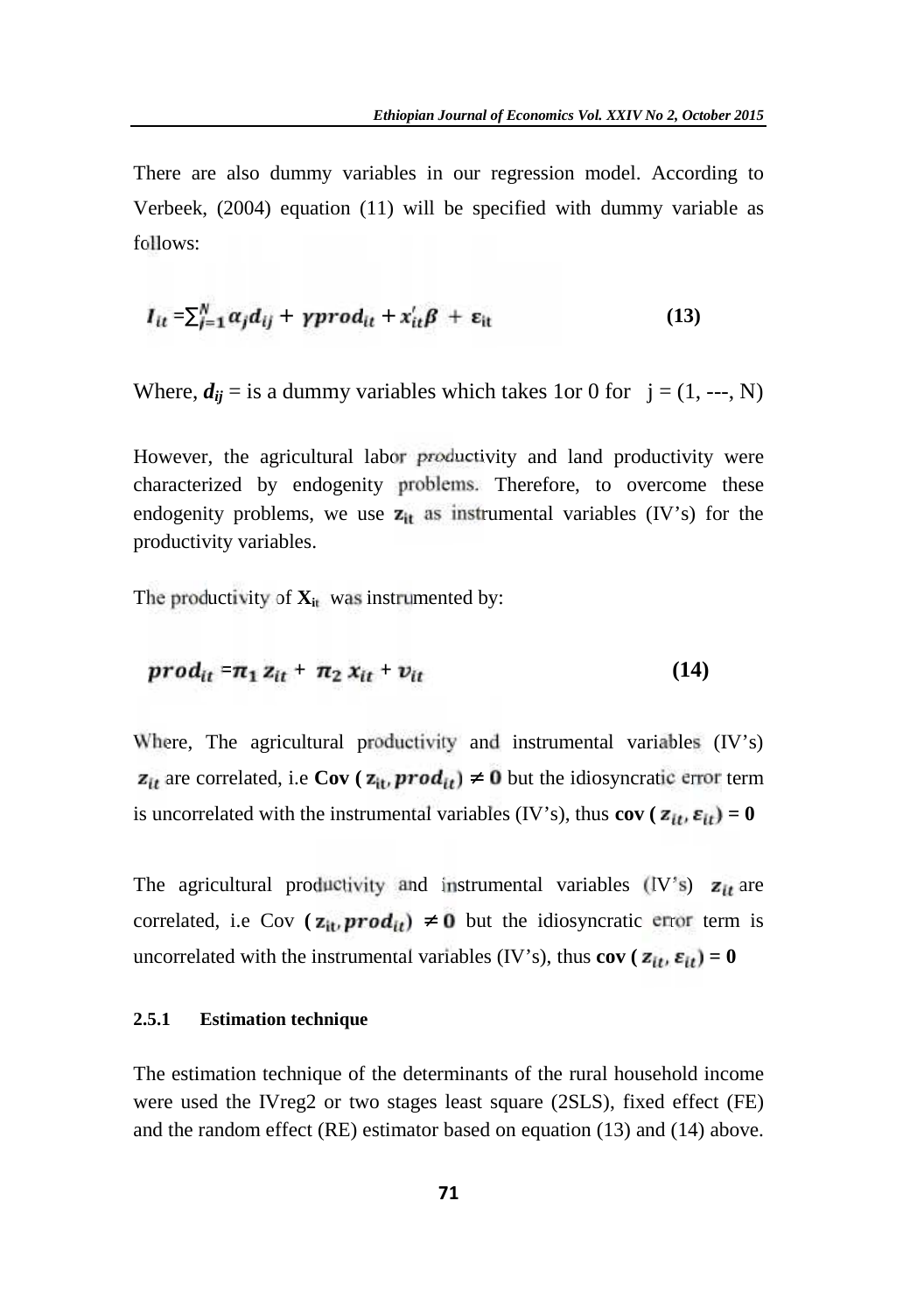This equation also enables us to investigate the change in income per-capita per-household by applying the fixed effect estimation.

#### **3. Econometric Results and Discussion**

### **3.1 Econometric results of the agricultural labor productivity**

There were different demographic and socio-economic factors that were contributing in the determinants of agricultural labor productivity of the rural farm household's in Ethiopia. In order to identify the significant factors, we employ the pooled OLS, the within-group, the fixed effect and the random effect models are applied on the panel data set which we could choose the best among them. However, an F-test of the null hypothesis that all household-specific intercepts are identical rejected the pooled OLS in favor of the fixed effect model and also the random effect model was rejected by the Hausman test.

#### **F-test for labor productivity**

Test for differing group intercepts:- Null hypothesis: The groups have a common intercept Test statistic: F (14, 2124) = 110.84 With p-value = P (F (14, 2124) > 110.84) = 3.38

On the basis of the F-statistics test, we decided to use the fixed effect model, and therefore, only the fixed effect model results will be presented and discussed. The model is also tested for the possible appearances of Heteroscedasticity and multicollinearity problems. The Heteroskedasticity problem was adjusted by regressing all model used for estimation with robust standard, and the multicollinearity problem was also checked and tested using the observed information matrix (OIM) during the estimation of the variance–covariance matrix. As a result we don't find any multicollinearity problem during the estimation for the determinants of labor productivity.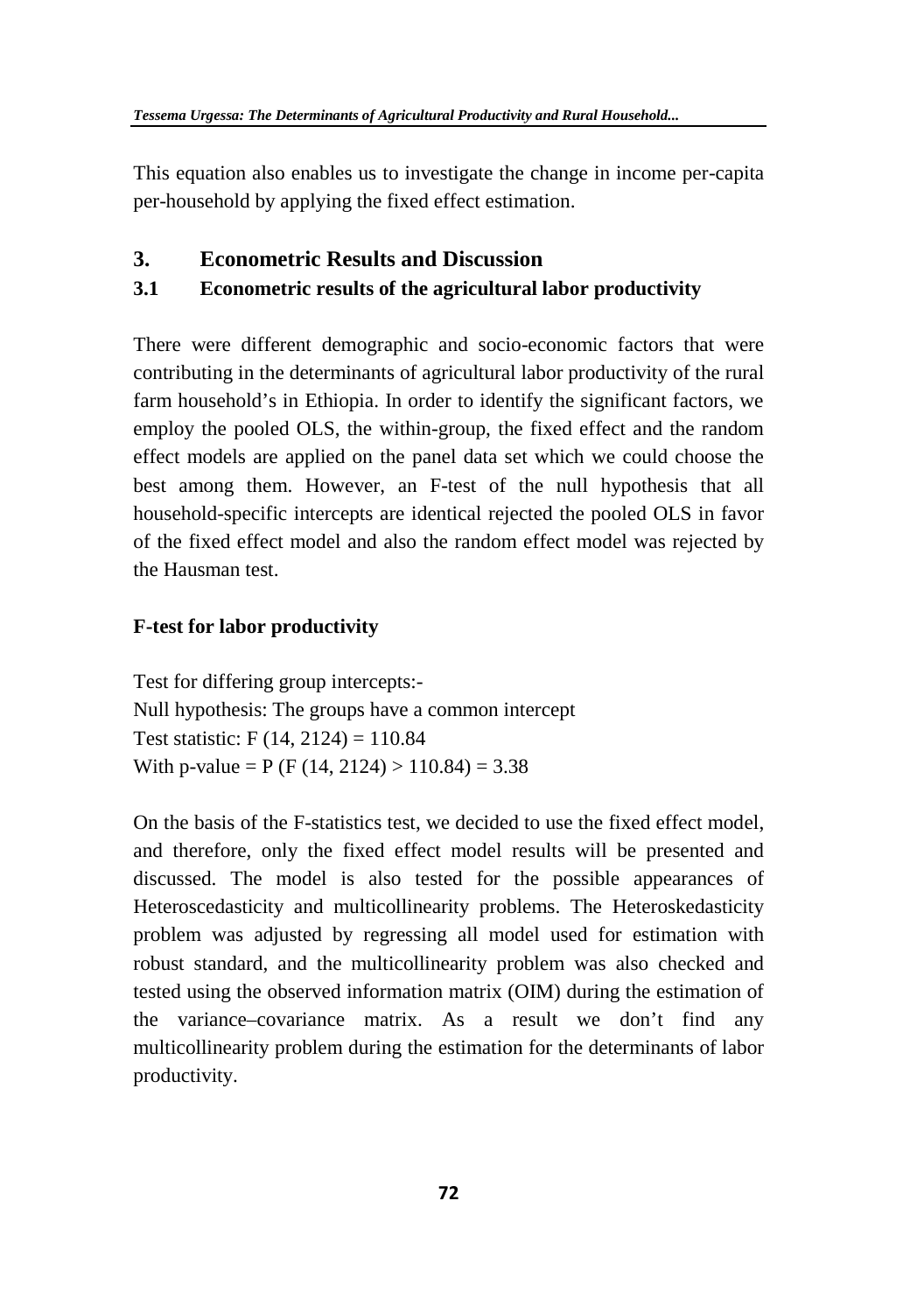To determine the agricultural labor productivity in rural households of Ethiopia, the fixes effect model was applied. The parameters of the fixed effect estimation model of the partial factor labor Productivity of farm household indicates that, most variables were statistically significant. However, real asset value per unit of labor, number of oxen per unit of labor, educational level of the household head, sex of the household head, credit access and irrigation were not significant for the determinants of labor productivity.

One known reason for educational level of the household heads do not significant is that, out of 2,236 household head there were only about 700 household heads were educated in the survey data set and off these 700 households only 111 household heads were completes grade 8 and above. Regarding to irrigation user, out of the total 2236 sampled household, there were only 308 households were used irrigation during the survey period.

The result of the fixed effect estimation model shows that, cultivated area of land per unit of labor, the use of chemical fertilizer inputs, the use of pesticide, use of extension program, the use of manure, the number of household size and age of the household head are found to be the determinants of the agricultural labor productivity. However, the drought variable was significantly and negatively affects the agricultural labor productivity of the sampled rural households. More specifically, cultivated area of land per unit of farm labor input was a significant contribution for the positive change of labor productivity during period of analysis; as the cultivated area of land per unit of agricultural labor increases by one percent, the labor productivity increases by 0.83 percent. This finding is consistence with the finding of Joseph Owuor's in Kenya. He was concluded that, labor productivity and land productivity are consistent, positively correlated and significant. The result implies that, the availability of agricultural cultivated land increases labor productivity in the sampled area of rural households. Therefore, it could be good if the government facilitate the access of land to landless, especially for the youngsters those who are within the household.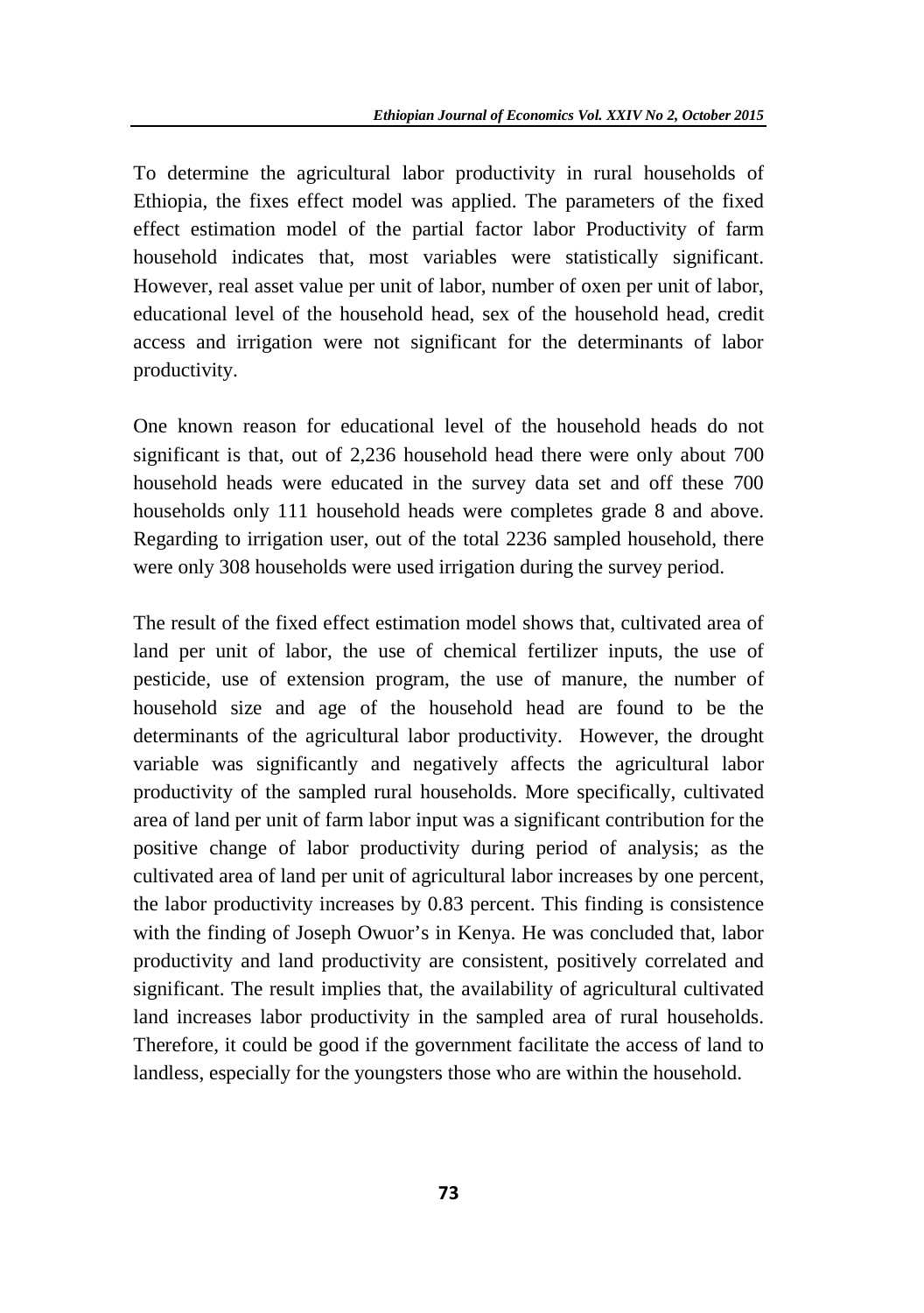The fixed effect result shows that, there is a significant labor productivity difference between chemical fertilize user household and non user. As the household are increases the use of chemical fertilizer inputs by one unit the labor productivity increases by about 0.25 units and vis-versal for non user households. The use of pesticide input in farm production processes was also statistically significant at 1 percent level of significant, which means, as the household increases the use of pesticide by one unit, the labor productivity also increases by about 0.12 units. Therefore, accessing and advising the rural household to the use of pesticide inputs during their farm production processes would enhance labor productivity in rural households.

One of the important finding of this study was that, when the drought occurs in one agricultural season in Ethiopia, the labor productivity of the rural household declines by about 0.25 units and it is statistically significant at 1 percent level. This implies that the rain dependant agriculture is risky for the farm household labor productivity enhancement. Therefore, promotion of the use of irrigation system or any other source of water is useful during the drought season so as to increase the labor productivity of rural farm households.

Surprisingly, as the number of household member increases by one unit the labor productivity of the household increases by 0.21 units and it is also significant at one percent level of significant. One known reason behind this is that, the rural household of Ethiopia uses more family labor than hired labor in their farm production processes. As a result having more labor with in a household would be able to a high possibility of farm management work to increase farm output.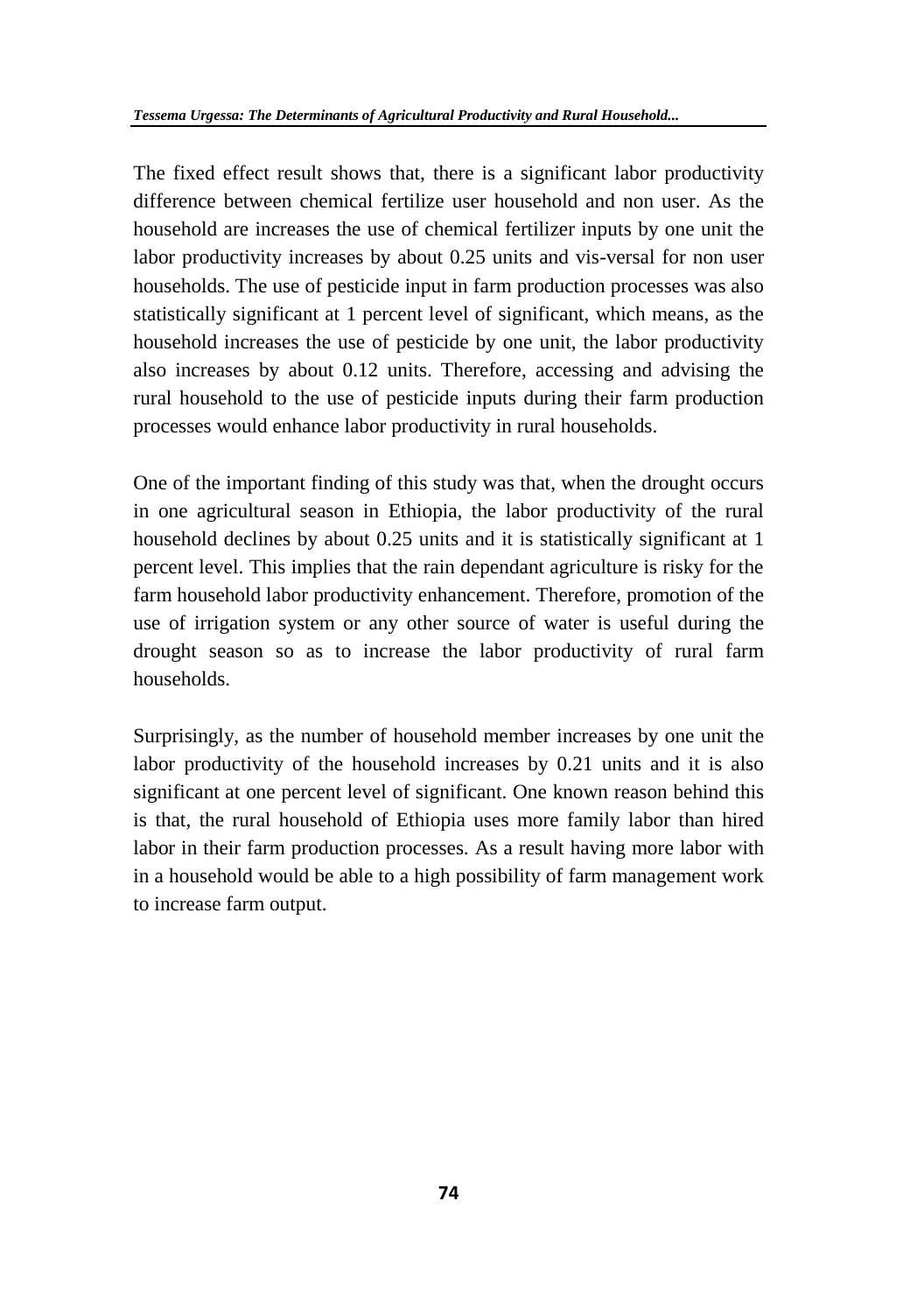|                                                     |            | <b>Coefficients</b> |             |
|-----------------------------------------------------|------------|---------------------|-------------|
|                                                     | Within-    | <b>Fixed-</b>       | Random-     |
| <b>Explanatory Variables</b>                        | group      | effect              | effect      |
| Log of Land in hectare per unit of labor            | $0.826*$   | $0.831*$            | $0.721*$    |
|                                                     | (0.023)    | (0.032)             | (0.023)     |
| Log of Real Asset Value (in birr) per unit of labor | 0.019      | 0.013               | $0.037**$   |
|                                                     | (0.018)    | (0.025)             | (0.017)     |
| Chemical fertilizer (in Kg) per unit of labor       | $-0.123*$  | $-0.249*$           | $-0.334*$   |
|                                                     | (0.021)    | (0.052)             | (0.040)     |
| Number of ploughed oxen per unit of labor           | 0.061      | 0.097               | $-0.255***$ |
|                                                     | (0.161)    | (0.233)             | (0.145)     |
| Age of household head                               | $0.025*$   | $0.024*$            | 0.002       |
|                                                     | (0.003)    | (0.005)             | (0.002)     |
| Educational status of household head                | 0.013      | 0.017               | $0.165*$    |
|                                                     | (0.037)    | (0.053)             | (0.035)     |
| Household size                                      | $0.220*$   | $0.205*$            | 0.018       |
|                                                     | (0.014)    | (0.020)             | (0.058)     |
| Sex of household head (male $=1$ )                  | $-0.012$   | $-0.135$            | $0.042*$    |
|                                                     | (0.0245)   | (0.129)             | (0.010)     |
| Pesticide (use $=1$ )                               | $0.046**$  | $0.119*$            | $0.161*$    |
|                                                     | (0.021)    | (0.044)             | (0.037)     |
| Drought (yes $=1$ )                                 | $-0.098*$  | $-0.247*$           | $-0.240*$   |
|                                                     | (0.036)    | (0.071)             | (0.061)     |
| Credit access (yes $=1$ )                           | 0.016      | 0.063               | $-0.013$    |
|                                                     | (0.019)    | (0.047)             | (0.037)     |
| Extension service (yes = 1)                         | $0.033***$ | $0.142*$            | $-0.004$    |
|                                                     | (0.018)    | (0.048)             | (0.035)     |
| Irrigation (use $=1$ )                              | 0.0178104  | 0.057               | $0.185*$    |
|                                                     | (0.025)    | (0.075)             | (0.055)     |
| Manure (use $=1$ )                                  | $0.032***$ | $0.074**$           | $0.193*$    |
|                                                     | (0.018)    | (0.045)             | (0.036)     |
| Constant                                            | $-0.015*$  | $7.252*$            | 8.459*      |
|                                                     | (0.026)    | (0.294)             | (0.158)5    |
| Number of Observations                              | 4353       | 4353                | 4353        |
| Prob>F                                              | 0.0000     | 0.0000              | 0.000       |
| R-squared                                           | 0.4128     | 0.4222              | 0.3872      |
| corr(ai, Xb)                                        |            | $-0.3916$           | $\Omega$    |
|                                                     |            |                     | (assumed)   |
| sigma_u                                             |            | 1.266               | 0.879       |
| sigma e                                             |            | 0.815               | 0.815       |
| Rho                                                 |            | 0.707               | 0.538       |

**Table 1: The labor productivity of with-group, fixed-effect & random effect estimates**

Source: Computed from Ethiopian socio economic survey data.

**Note:** Hausman test choose fixed-effect over the random-effects estimation; Standard errors in robust standard to adjust Heteroskedasticity problem: Dependent variable is log of labor productivity measured in output per man-day; \*, \*\* and \*\*\* represents the coefficients are significant at 1, 5 and 10 percent level respectively.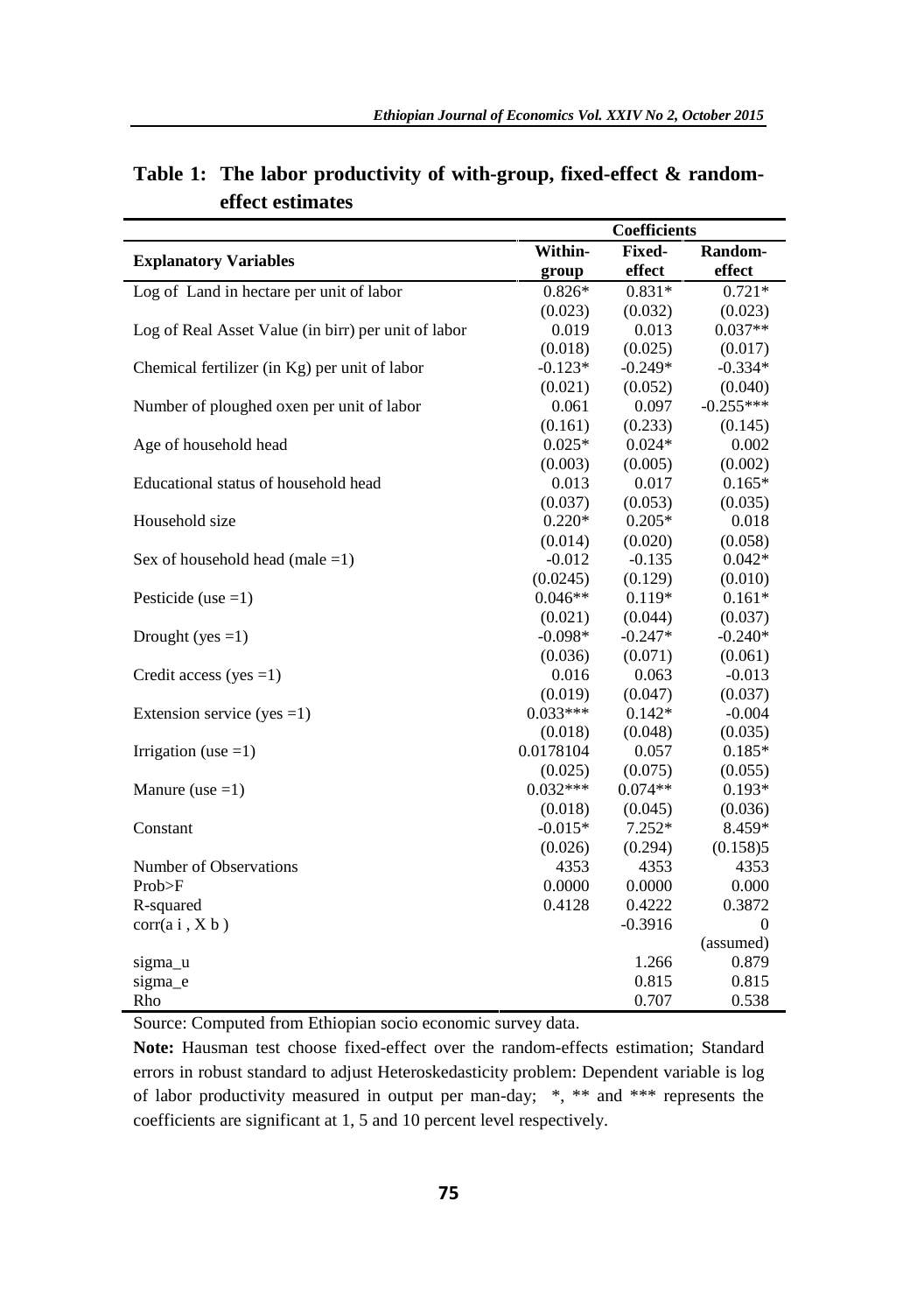Another variable, the use of extension service and manure was also statistically significant at 1 and 10 percent significant level respectively. The use of extension service increases the farm household labor productivity significantly by 0.14 units as the households were got the service during one production seasons of the survey period. It is also consistence with the finding of Asres Elias *et.al* (2013) in Ethiopia, during their study of the Effect of agricultural extension program on small holder's farm productivity. There for, by expanding and encouraging the farm household participation rate for the use of extension program is still important for the labor productivity enhancement since the extension user households are more productive than non users.

Using manure is also important variables for the rural household labor productivity enhancement, which shows that, the labor productivity increases by 0.07 units as the farm household's uses manure for their farm production process in one production period. This implies that, animal dung is very important as the chemical fertilizer may not affordable for some poor rural farm households. The finding is also consistent with Wassie (2012) in Ethiopia indicated that, manure maintains soil fertility.

There was also age of the household head is statistically significant at 1 percent level. This implies that as the age of the household head increases by one more year the labor productivity of the rural household also shows slight increments by 0.02 units. One reason would be the mean of the household head age was around 45 years and more than 47 percent of the household head age was less than 40 years old as a result the possibility of young household head to be matured and increases his/her farm practicing experience would be high which able to increase household's farm labor productivity.

#### **Hausman-test:**

Test: Ho: difference in coefficients not systematic chi<sub>2</sub> (14) = 251.46  $Probability2 = 0.0000$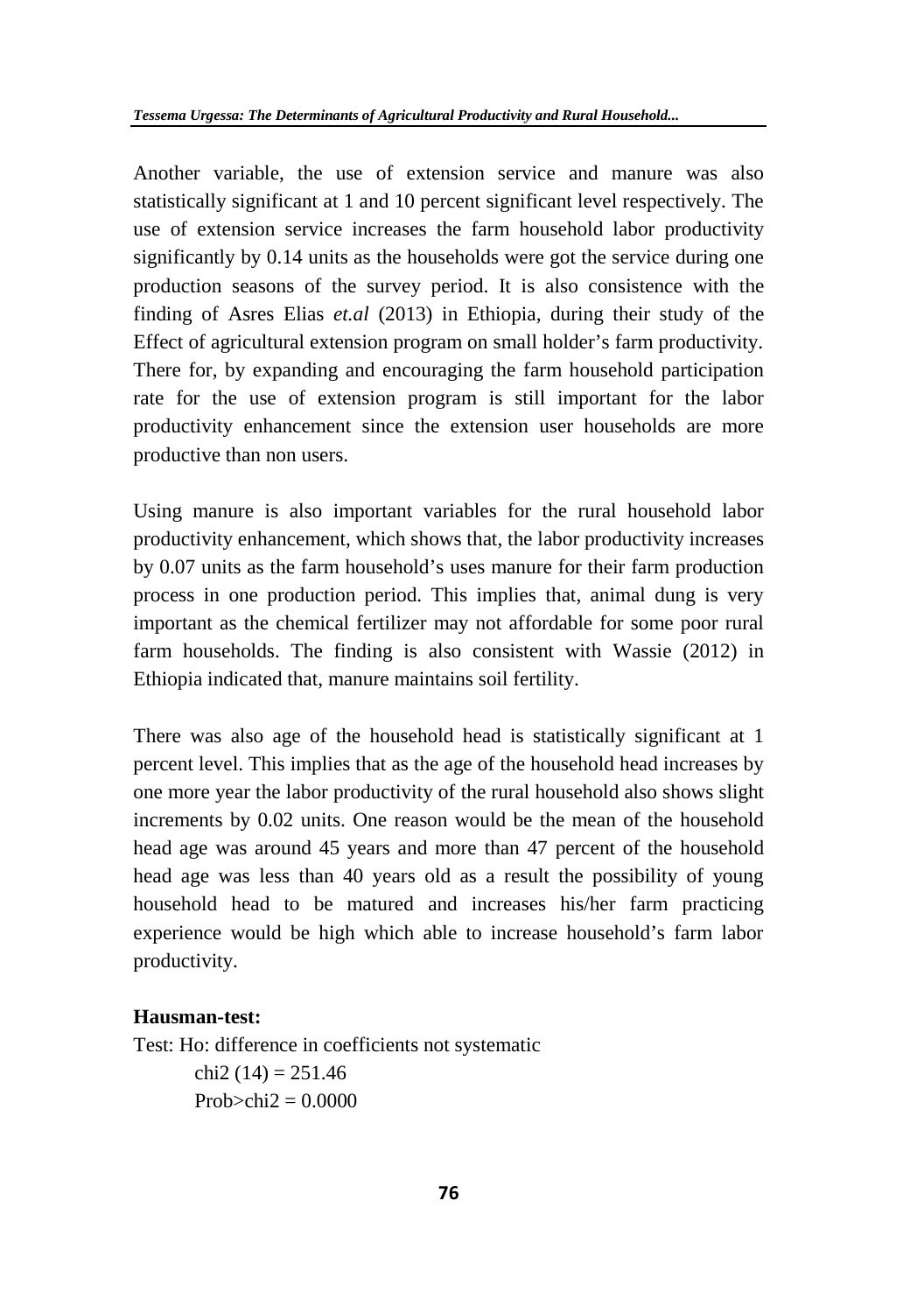Therefore, we reject the random effect model in favor of fixed effect. Due to the fact that, the analysis of this study is made on the bases of the result of the within-group and the fixed effect model, due to the random effect model was rejected in favor of fixed effect model by Hausman test.

### **3.2 Econometric results of the agricultural land productivity**

Here also there are different demographic and socio-economic factors that were contributing in the determinants of agricultural land productivity of the rural farm household's in Ethiopia. In order to identify the significant factors, we employ the pooled OLS, the within-group, the fixed effect and the random effect models were applied on the panel data set which we could choose the best among them. However, an F-test of the null hypothesis that all household-specific intercepts are identical rejected the pooled OLS in favor of the fixed effect model and also the random effect model was rejected by the Hausman test.

F-test for land productivity Test for differing group intercepts - Null hypothesis: The groups have a common intercept Test statistic: F  $(14, 2124) = 20.26$ With p-value = P (F (14, 2124) > 20.26) = 3.41

On the basis of the F-statistics test, we decided to use the fixed effect model. And hence, only the fixed effect model result will be presented and discussed. The model is also tested for the possible appearances of Heteroscedasticity and multicollinearity problems. The Heteroskedasticity problem was adjusted by regresses of the entire model used for estimation, with robust standard and the multicollinearity problem was also checked and tested using the observed information matrix (OIM) during the estimation of the variance–covariance matrix. As a result we don't find any multicollinearity problem during the estimation for the determinants of land productivity.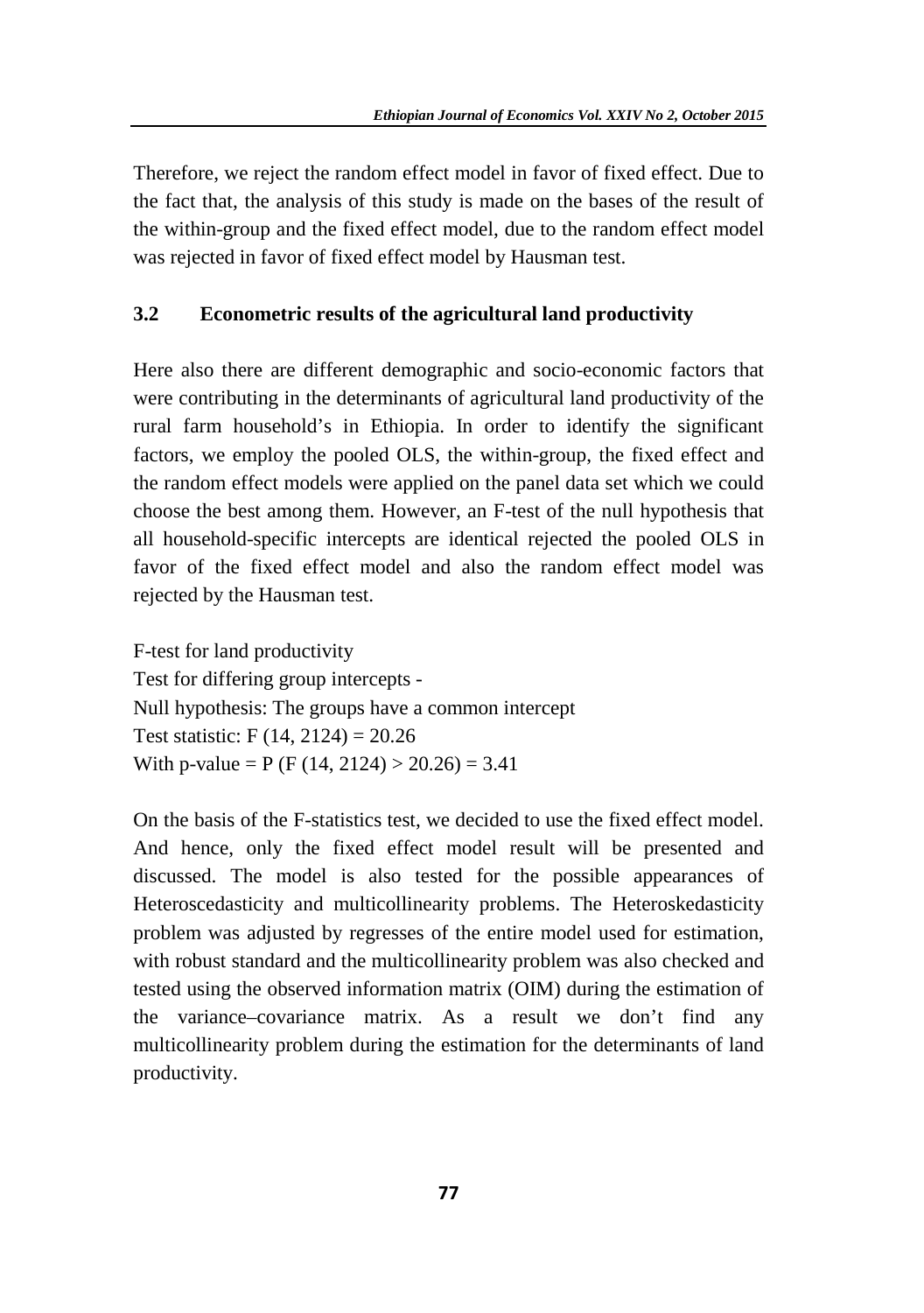To determine the agricultural land productivity in rural households of Ethiopia, the fixes effect model was applied. The parameters of the fixed effect estimation model of the partial factor land productivity of the Ethiopian rural farm household indicate that, most of the variables were statistically significant during the survey period of 2012-2014 (Table 2 above). However, real asset value per unit of land, educational status of the household head, sex of the household head, credit access and irrigation were not significant for the determinants of land productivity.

One known reason for educational level of the household heads do not significant is that, out of 2,236 household heads, there were only about 700 household heads were educated in the survey data set and off these 700 households, only 111 household heads were completes grade 8 and above. Regarding to irrigation user, out of the total 2236 sampled household, there were only 308 households were used irrigation during the survey period.

Despite the fact that, the finding of the fixed effect estimation model shows that, agricultural labor per unit of cultivated area of land, the use of pesticides and extension service, the number of household member size, the number of oxen used for ploughed and the age of the household head were found to be the determinants of agricultural land productivity of rural households.

However, the cause of drought during the production season was significantly and negatively affects the rural households land productivity. The land productivity shows a slight change when it compares to labor productivity changes during the same period of analysis. It indicates that, as the agricultural labor per unit of cultivated area of land was increases by one percent, land productivity increases by 0.14 percent. This output was almost the same with the within-group estimation output. The result implies that, the increase of labor-land ratio increases land productivity of rural households. Therefore, it could be good if the government facilitate the access of land to landless, especially for the youngsters those who are within the household. The finding is also consistence with Joseph Owuor in Kenya.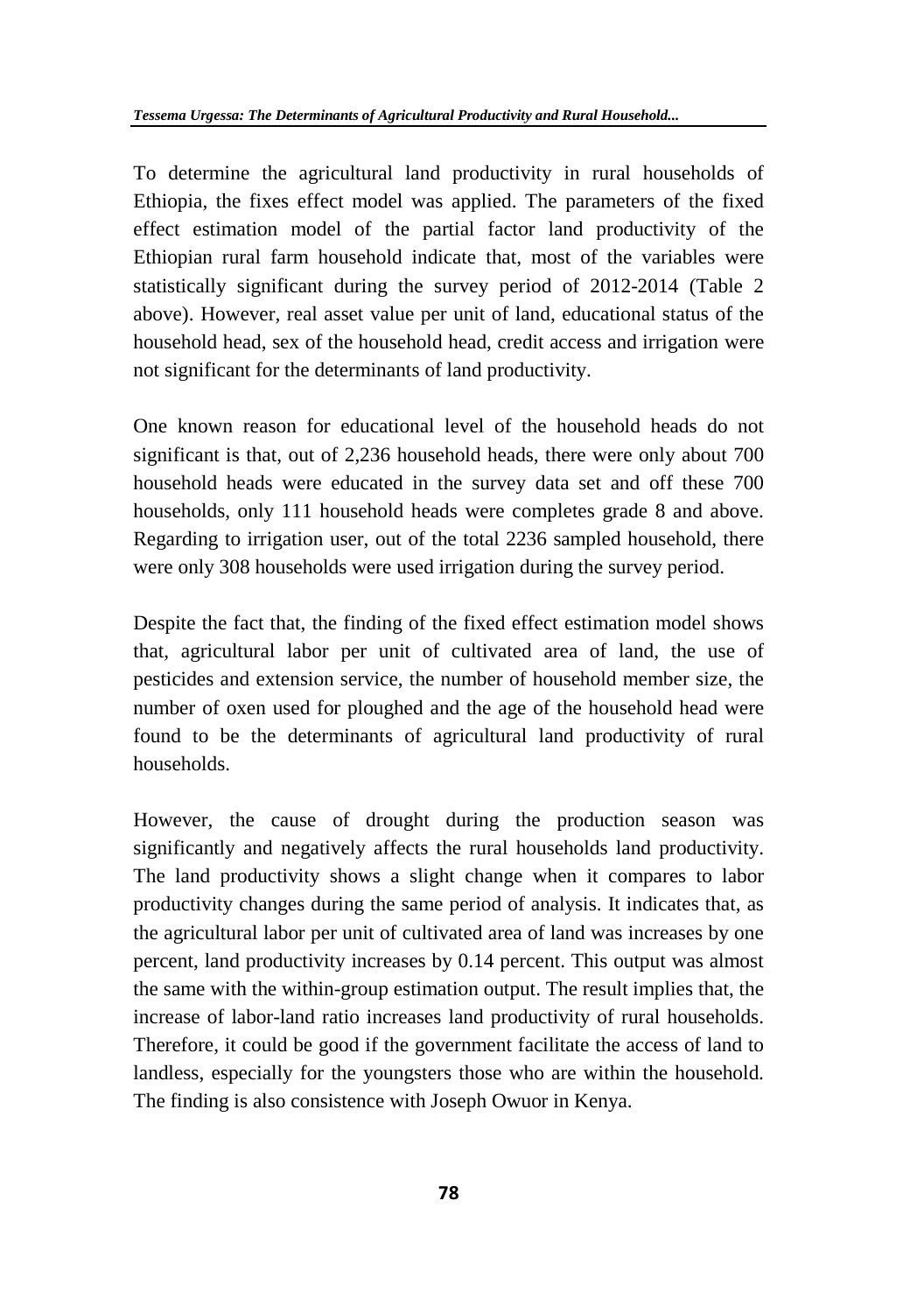The result of this study in both, the within-group estimation and fixed effect model, exactly answers the question of the most potent of agricultural productivity so as labor productivity is the most potent for agricultural productivity than land productivity in the rural households.

The use of pesticide input in farm production processes was also statistically significant at one percent level of significant, which means, as the household increases the use of pesticide by one unit, land productivity increases by 0.12 units. Therefore, accessing and advising the rural household to use the pesticide inputs during their farm production processes would enhance the land productivity of rural households.

One of the important finding of this study is that, when the drought occurs in one agricultural season in Ethiopia, the land productivity of the rural household declines by 0.25 units and statistically significant at l percent level. This implies that the rain dependant agriculture is risky for the farm household land productivity enhancement. Therefore, promotion of the use of irrigation system or any other source of water is useful during the drought season so as to increase the land productivity of rural farm households.

Surprisingly, as the number of household member increases by one unit, land productivity increases by 0.21 units and it is also significant at one percent level of significant. One known reason behind this is that, the rural household of Ethiopia uses more family labor than hired labor in their farm production processes. As a result having more labor with in a household would be able to a high possibility of farm management work like timely land preparation to increase farm output.

Using manure is also important variables for the rural household's land productivity enhancement, which shows that, the land productivity increases by 0.09 units as the farm household's uses manure for their farm production process in one production period. This implies that, animal dung is very important as the chemical fertilizer may not affordable for some poor rural farm households. The finding is also consistent with Wassie (2012) in Ethiopia indicated that, manure maintains soil fertility.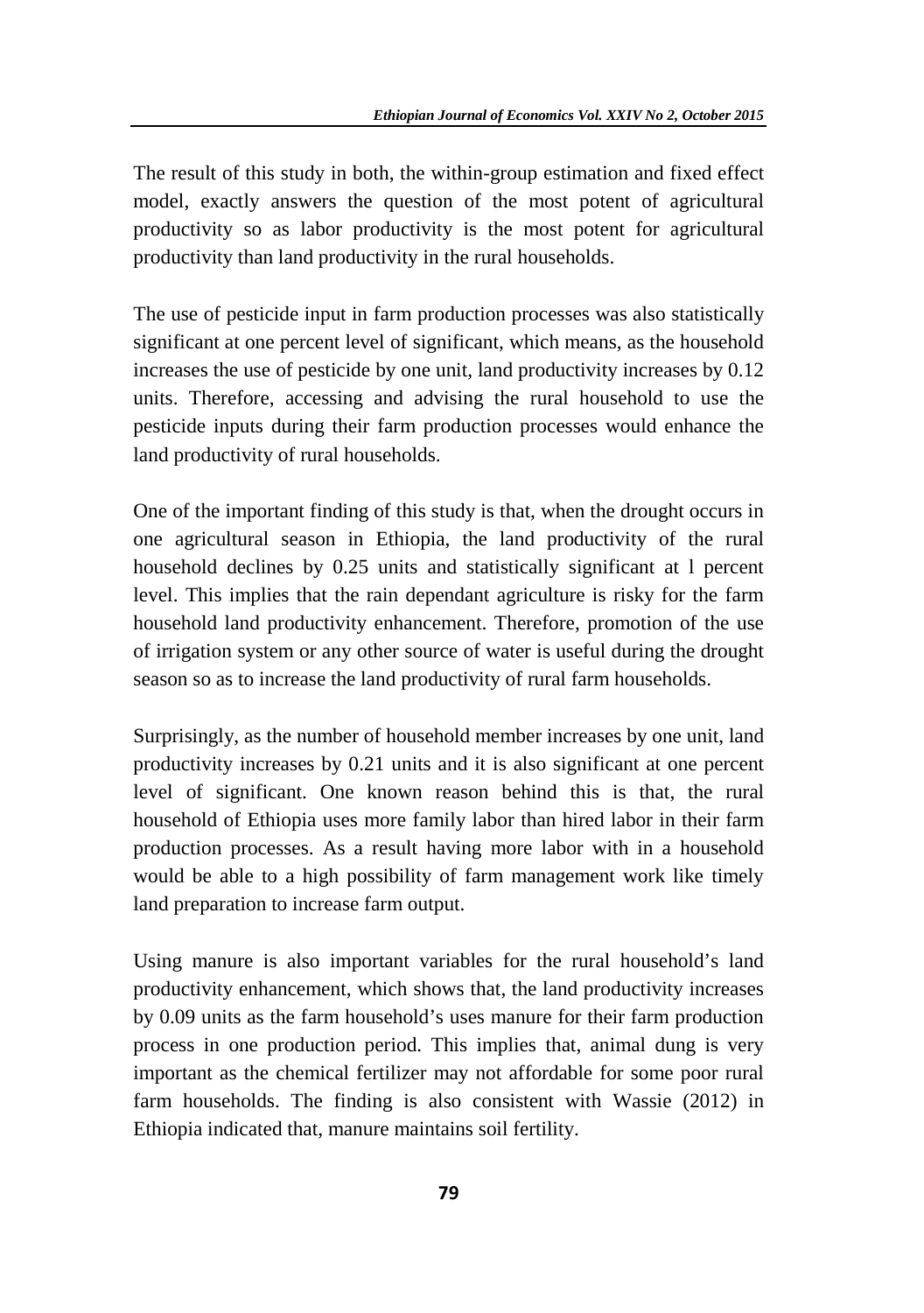The use of extension service increases the farm household land productivity by 0.14 units as the households were got the extension service during one production seasons of the survey period. There for, by expanding and encouraging the farm household participation rate for the use of extension program is still important for the land productivity enhancement since the extension user households are more productive than non user. This result is consistent with Asres Elias *et. al* (2013) in Ethiopia.

The number of ploughed oxen variable is statistically significant at 1 percent level shows that, a little positive change in land productivity as the household use the one extra more ploughed ox, land productivity changes by 0.00073 units. This implies that land productivity is not associated more cultivating area of land but use of farm practicing is important for land productivity enhancement in rural farm households of Ethiopia.

There was also age of the household head is statistically significant at one percent level. It implies that as the age of the household was increases by one more year the land productivity of the rural household shows a slight increment by 0.02 units. One reason would be the mean of the household head age was 45 years, as a result the possibility of yang household head to be matured and increases his/her farm practicing experience would be high which able to increase household's farm land productivity.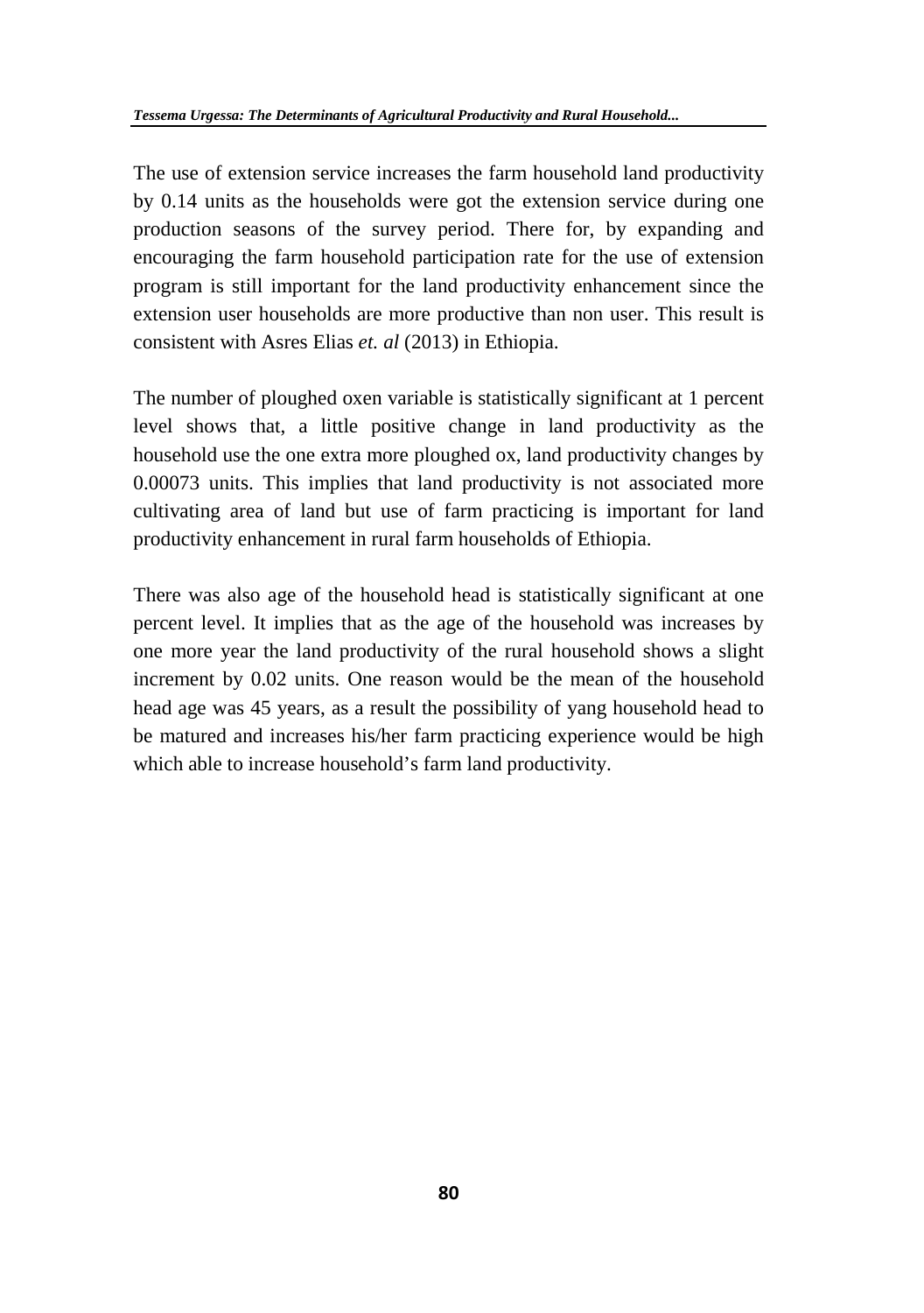|                                                  | <b>Coefficients</b> |              |               |  |  |
|--------------------------------------------------|---------------------|--------------|---------------|--|--|
| <b>Explanatory Variables</b>                     | Within-             | <b>Fixed</b> | Random        |  |  |
|                                                  | group               | effect       | effect        |  |  |
| Log of labor per unit of land in hectare         | $0.149*$            | $0.144*$     | $0.253*$      |  |  |
|                                                  | (0.023)             | (0.032)      | (0.023)       |  |  |
| Log of Real Asset Value per unit land in hectare | 0.014               | 0.013        | $0.032**$     |  |  |
|                                                  | (0.017)             | (0.024)      | (0.017)       |  |  |
| Chemical fertilizer per unit of land in hectare  | $-0.125*$           | $-0.250*$    | $-0.335*$     |  |  |
|                                                  | (0.021)             | (0.052)      | (0.040)       |  |  |
| Number of ploughed oxen per unit of land         | $0.0007*$           | $0.0007*$    | $0.0003*$     |  |  |
|                                                  | (0.0001)            | (0.0001)     | (0.0001)      |  |  |
| Age of household head                            | $0.025*$            | $0.024*$     | 0.002         |  |  |
|                                                  | (0.003)             | (0.005)      | (0.002)       |  |  |
| Educational status of household head             | 0.0003              | 0.018        | $0.167*$      |  |  |
|                                                  | (0.038)             | (0.053)      | (0.035)       |  |  |
| Household size                                   | $0.223*$            | $0.205*$     | $0.043*$      |  |  |
|                                                  | (0.014)             | (0.020)      | (0.010)       |  |  |
| Sex of household head (male $=1$ )               | $-0.009$            | $-0.179$     | 0.012         |  |  |
|                                                  | (0.026)             | (0.125)      | (0.058)       |  |  |
| Pesticide (use $=1$ )                            | $0.046**$           | $0.120*$     | $0.162*$      |  |  |
|                                                  | (0.021)             | (0.044)      | (0.037)       |  |  |
| Drought (yes $=1$ )                              | $-0.097*$           | $-0.248*$    | $-0.244*$     |  |  |
|                                                  | (0.036)             | (0.071)      | (0.061)       |  |  |
| Credit access (yes $=1$ )                        | 0.015               | 0.058        | $-0.010$      |  |  |
|                                                  | (0.019)             | (0.047)      | (0.037)       |  |  |
| Extension service (yes = 1)                      | $0.035**$           | $0.142*$     | $-0.002$      |  |  |
|                                                  | (0.018)             | (0.048)      | (0.035)       |  |  |
| Irrigation (use $=1$ )                           | 0.019               | 0.056        | $0.188*$      |  |  |
|                                                  | (0.025)             | (0.075)      | (0.055)       |  |  |
| Manure (use $=1$ )                               | $0.035**$           | $0.088**$    | $0.194*$      |  |  |
|                                                  | $\ast$              |              |               |  |  |
|                                                  | (0.018)             | (0.045)      | (0.036)       |  |  |
| Constant                                         | $-0.023*$           | 7.340*       | 8.445*        |  |  |
|                                                  | (0.027)             | (0.289)      | (0.159)       |  |  |
| Number of Observations                           | 4353                | 4353         | 4353          |  |  |
| Prob>F                                           | 0.0000              | 0.000        | 0.000         |  |  |
| R-squared                                        | 0.1070              | 0.118        | 0.062         |  |  |
| corr(a i, X b)                                   |                     | $-0.401$     | $0$ (assumed) |  |  |
| sigma u                                          |                     | 1.265        | 0.885         |  |  |
| sigma_e                                          |                     | 0.814        | 0.814         |  |  |
| Rho                                              |                     | 0.707        | 0.541         |  |  |

## **Table 2: The land Productivity of with-group, fixed-effect & random effect estimates**

Source: Computed from Ethiopian Socio economic survey data.

Note: Hausman test choose fixed-effect over the random-effects estimation; Standard errors in robust standard to adjust Heteroskedasticity problem: Dependent variable is log of land productivity measured in output per land-hectare; \* and \*\* represents the coefficients are significant at 1 and 5 percent level respectively.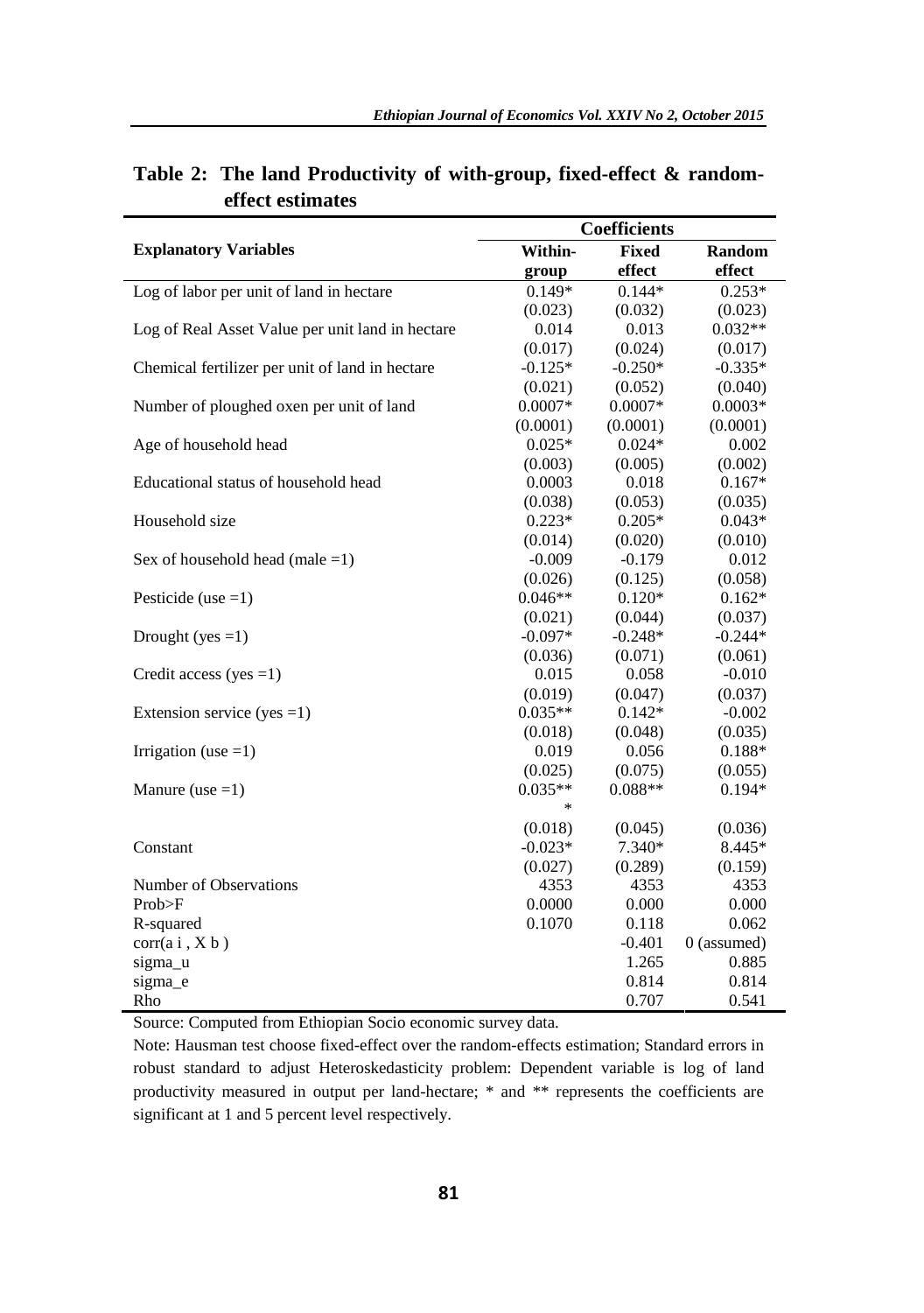#### **Hausman-test:**

Test: Ho: difference in coefficients not systematic

chi2  $(14) = 248.21$ Prob $\ge$ chi2 = 0.0000

Therefore, we reject the random effect model in favor of fixed effect. As a result, the analysis of this study was made bases on the result of the fixed effect model.

#### **3.3 Econometric Results of Rural household Income**

There were different demographic and socio-economic factors that were contributing in the determinants of rural household income. In order to identify the significant factors, we employ the pooled OLS, the 2SLS, the fixed effect and the random effect models were applied on the panel data set which we could choose the best among them. However, an F-test of the null hypothesis that all household-specific intercepts are identical rejected the pooled OLS in favor of the fixed effect model and also the random effect model was rejected by the Hausman test.

The model is also tested for the possible appearances of Heteroscedasticity and multicollinearity problems. The Heteroskedasticity problem is adjusted by regresses all model used for estimation, with robust standard and the multicollinearity problem was also checked and tested using the observed information matrix (OIM) during the estimation of the variance–covariance matrix. We were found an endogenity problem during the estimation of rural household income per-capita among the variables of productivity. To obtain unbiased and consistent estimators, we applied IVreg2 Two Stage Least Squares (2SLS) approach with it's the two conditions of a valid instruments i.e. instrument relevance:  $corr(z_i, x_i)$  0 and instrument exogeniety:  $corr(z_i, v_i)=0$  were fulfilled.

In the 2SLS (IVreg2) regression, due to the two explanatory variables of agricultural productivity was causing an endogenity problem, we used two instrumental variables (a dummy variable if crop was affected due to some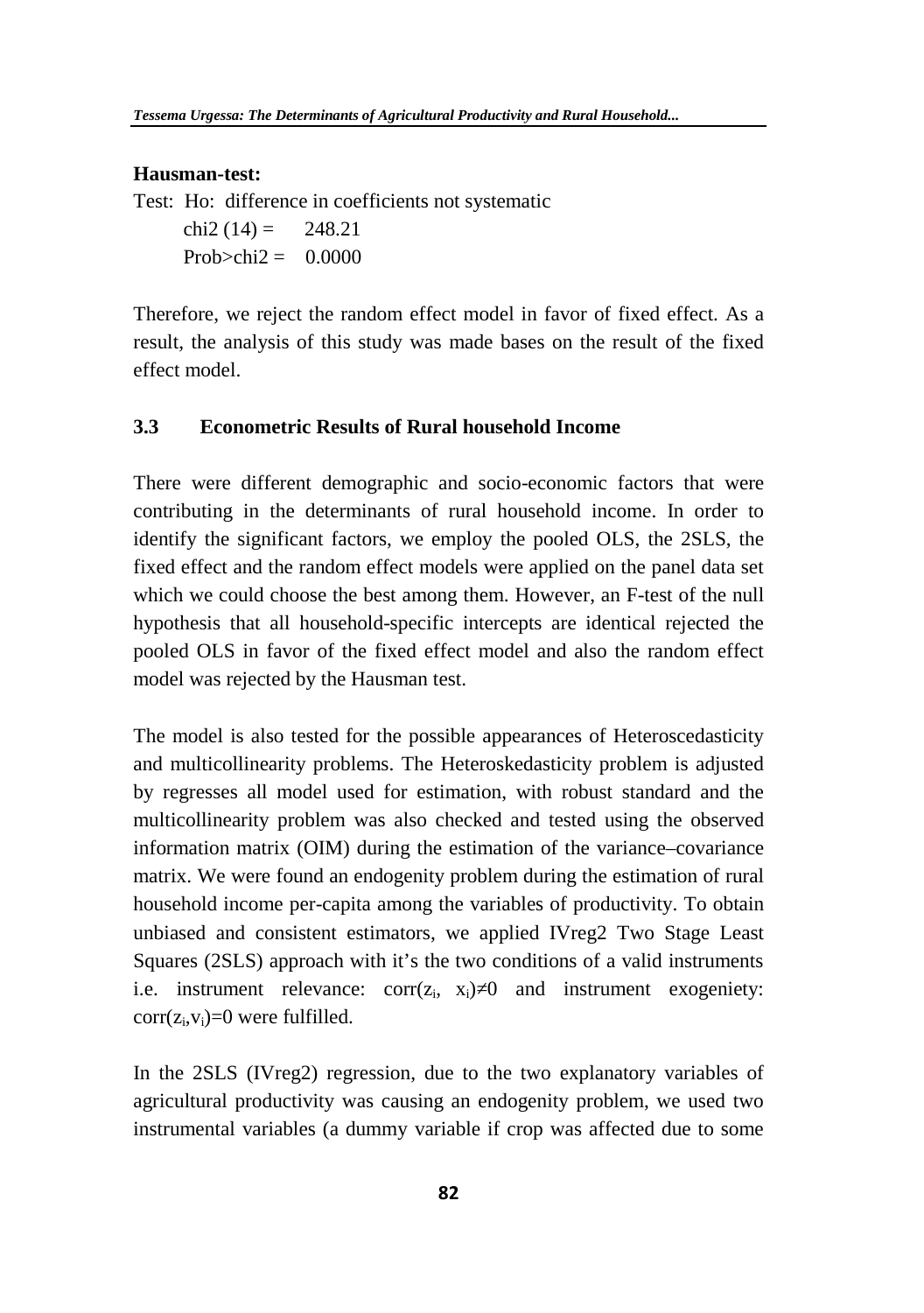household members were got chronic disease (CDS) and a dummy variable if crops were damaged to instrument both the agricultural labor & land productivity. The identification criteria for all instruments are also fulfilled. After controlling for the endogenity problem for the productivity variables, in the fixed effect regression result; most of the parameters used to determine the rural household income shows statistically significant during the period of 2012-2014. However, age of the household head, educational status of the household head, number of household size and credit access were not found to significant for the determinants of rural household income in sampled area of Ethiopia.

The IV-fixed effect regression output indicates that, labor productivity, farm land productivity, owing number of livestock (in tropical livestock unit), non-farm income, sex of the household head and number of dependant in the household are found to be significant determinants of the rural household income. But, the number of the household members those who are dependant was found to significantly and negatively affects the household income in rural households. This study output is consistence with the finding of Vincent Leyaro and Oliver Morrissey in Tanzania during their study of the "Protection and the determinants of household income in Tanzania 1991 – 2007."

The agricultural labor productivity which is the farm output per unit of labor input is statistically significant at 1 percent level. The result of the fixed effect model shows that, increasing the labor productivity by one percent, the rural household income increases by 0.86 percent. The output of the fixed effect model shows that, the labor productivity is the most potent than the land productivity variable used in the regression for the household income in the rural Ethiopia. Therefore, the government and other stake holder should give more attention for farther improvements of labor productivity to enhance rural household income.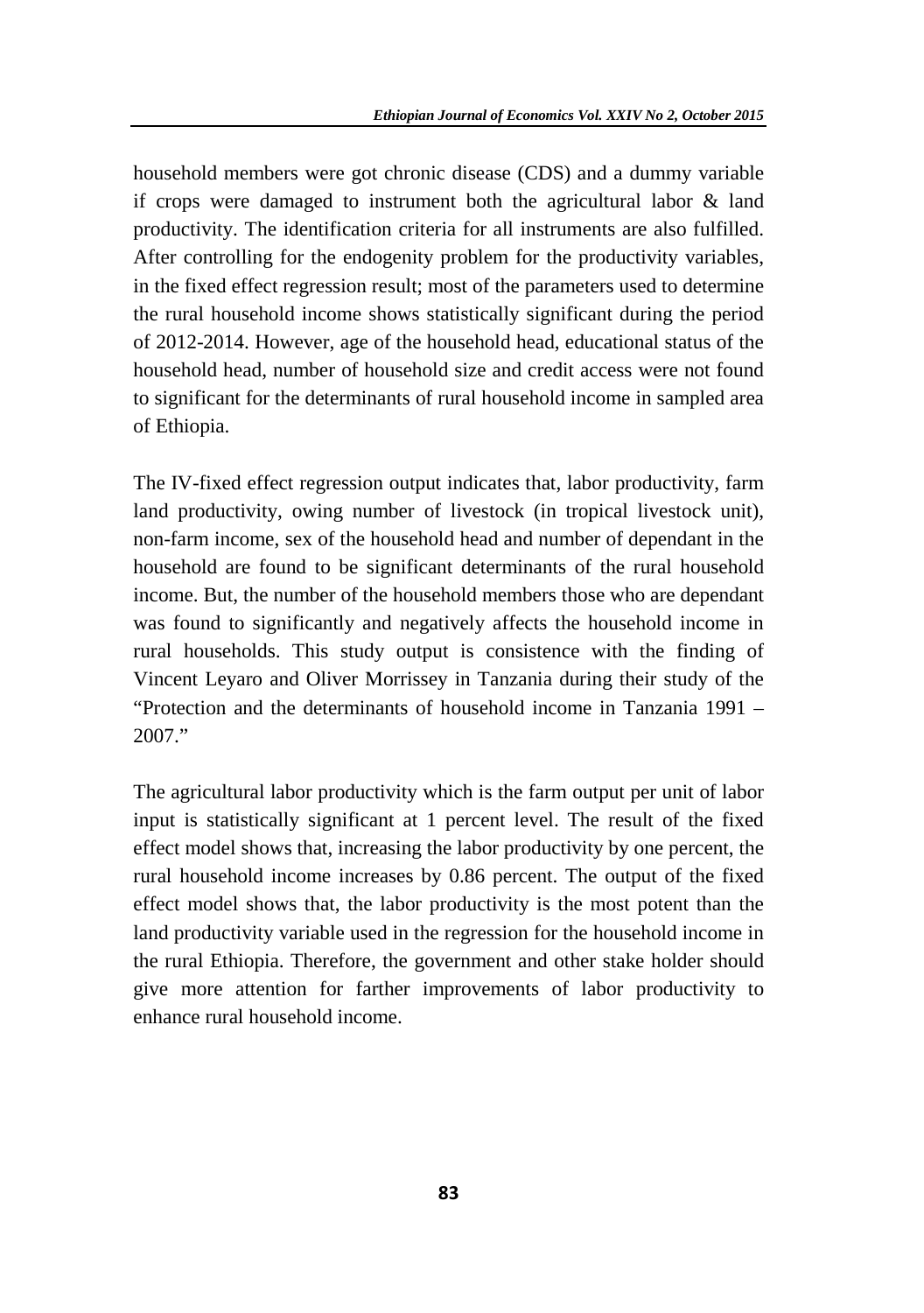| <b>Explanatory Variables</b>                  | Coefficients      |            |           |                 |  |
|-----------------------------------------------|-------------------|------------|-----------|-----------------|--|
|                                               | <b>Pooled OLS</b> | IV-reg     | Fixed     | <b>IV-Fixed</b> |  |
| Log of Labor productivity                     | $0.588*$          | 5.295**    | $0.598*$  | $0.856*$        |  |
|                                               | (0.017)           | (2.573)    | (0.015)   | (0.213)         |  |
| Log of Land productivity                      | $0.346*$          | $3.317***$ | $0.262*$  | $0.146**$       |  |
|                                               | (0.019)           | (2.008)    | (0.019)   | (0.179)         |  |
| <b>Total Livestock Units</b>                  | $0.066*$          | 0.199      | $0.023*$  | $0.022*$        |  |
|                                               | (0.006)           | (0.147)    | (0.007)   | (0.007)         |  |
| Number of dependant                           | $-0.588*$         | $-1.928*$  | $-0.221*$ | $-0.229*$       |  |
|                                               | (0.064)           | (0.825)    | (0.092)   | (0.098)         |  |
| Age of the household head                     | $0.004*$          | $0.016***$ | 0.002     | 0.002           |  |
|                                               | (0.0009)          | (0.008)    | (0.003)   | (0.003)         |  |
| Educational status of household head          | 0.026             | 0.160      | 0.031     | 0.033           |  |
|                                               | (0.023)           | (0.149)    | (0.039)   | (0.042)         |  |
| Household size                                | $0.083*$          | $0.222*$   | $0.006*$  | 0.004           |  |
|                                               | (0.007)           | (0.088)    | (0.015)   | (0.016)         |  |
| Sex of household head (male $=1$ )            | $0.317*$          | 0.913      | $0.231**$ | $0.156*$        |  |
|                                               | (0.039)           | (0.709)    | (0.102)   | (0.125)         |  |
| Non-farm income                               | $0.202*$          | $0.975**$  | $0.279*$  | $0.283*$        |  |
|                                               | (0.030)           | (0.467)    | (0.029)   | (0.032)         |  |
| Credit access (yes $=1$ )                     | $0.234*$          | $0.796*$   | 0.041     | 0.048           |  |
|                                               | (0.027)           | (0.339)    | (0.030)   | (0.033)         |  |
| Constant                                      | 1.097*            | 4.481*     | 2.719*    | 3.083*          |  |
|                                               | (0.157)           | (2.067)    | (.204)    | (0.370)         |  |
| Number of Observations                        | 4309              | 4309       | 4309      | 4309            |  |
| Prob>F                                        | 0.0000            | 0.0000     | 0.0000    | 0.0000          |  |
| R-square                                      | 0.681             |            |           |                 |  |
| corr(a i, X b)                                |                   |            | 0.119     | $-0.033$        |  |
| sigma_u                                       |                   |            | 0.842     | 0.871           |  |
| sigma_e                                       |                   |            | 0.535     | 0.570           |  |
| Rho                                           |                   |            | 0.712     | 0.700           |  |
| Centered R-square                             |                   | 0.898      |           |                 |  |
| Uncentered R-square                           |                   | 0.7714     |           |                 |  |
| Under identification test (Kleibergen-Paap rk |                   | 3.333      |           |                 |  |
| LM statistic):                                |                   |            |           |                 |  |
| P-value of under identification LM statistics |                   | 0.018      |           |                 |  |
| Hansen J statistics                           |                   | 0.153      |           |                 |  |
| P-value of Hansen J statistics                |                   | 0.6953     |           |                 |  |

# **Table 3: Rural Household Income OLS, IVreg2, Fixed-effect & IV\_fixed effect estimates**

Source: Computed from Ethiopian Socio economic survey data.

Note: Hausman test choose fixed-effect over the random-effects estimation; Standard errors in robust standard to adjust Heteroskedasticity problem: Dependent variable is log of Income in birr value; \*, \* and \*\*\* represents the coefficients are significant at 1, 5 and 10 percent level respectively.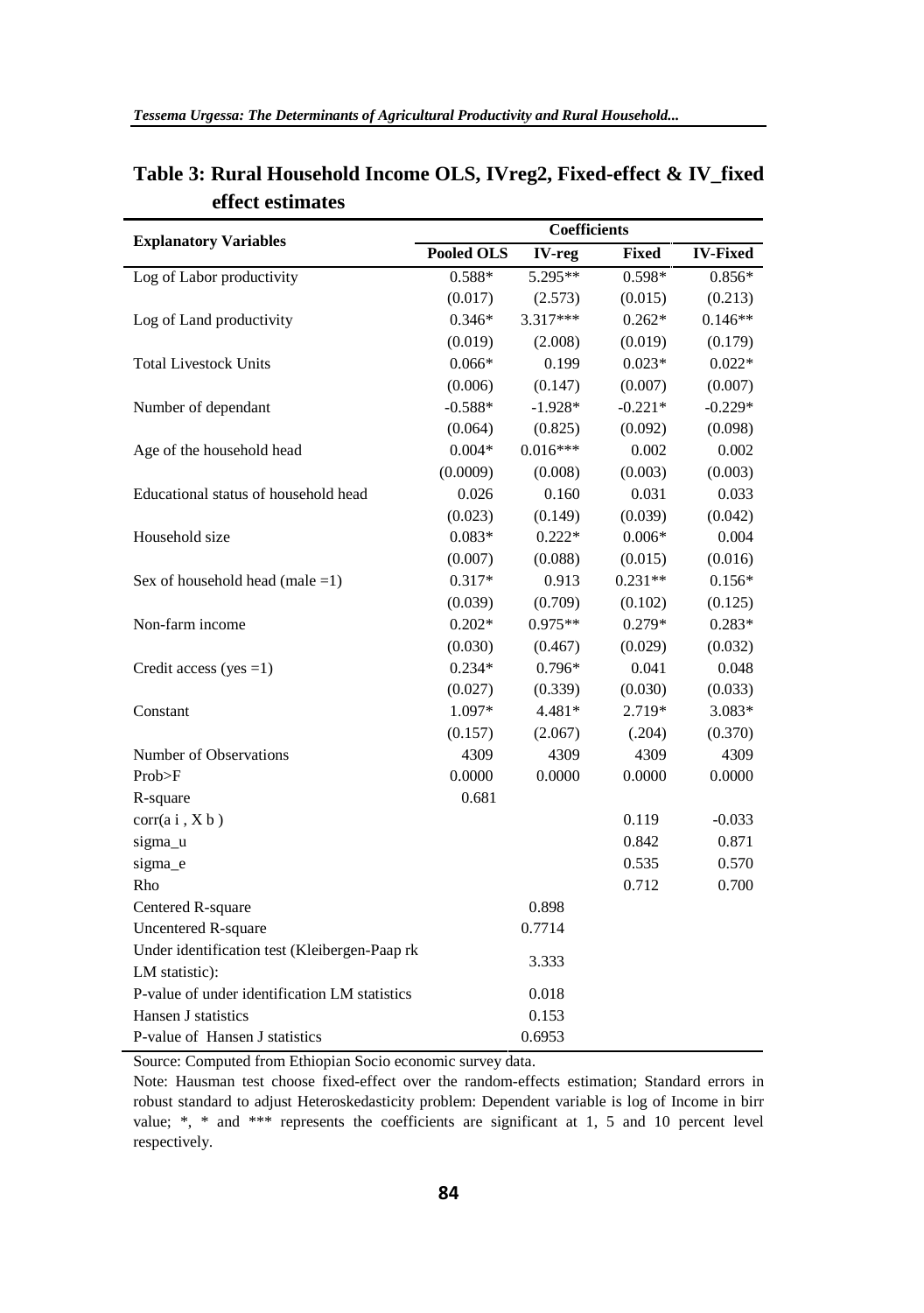The agricultural land productivity which is the farm output per unit of cultivated area of farm input was statistically significant at 10 percent level. The result of the fixed effect model shows that, increasing the land productivity by one percent, the rural household income also increases by 0.15 percent. The finding of the fixed effect model shows that, the land productivity is the third contributor for the enhancement of per-capita income next to labor productivity and non farm income in the sampled rural households. Therefore, the government will give more attention to increase the land productivity in rural farm household to farther per capital income.

#### **Productivity enhancements**

Another variable used for the determinants of rural household income was the number of dependency ratio per households also significant at 1 level stated that, it is negatively affects the household income. More specifically, if the number of dependency ratio increases by one unit, income of rural household declines by 0.23 units. This tells us limiting the number of dependant family member in the household is important to increase the wealth status of the rural household.

The household generated their income from nonfarm activity for their livelihood is also statistically significant at one percent level, which means, as the household got one additional units of nonfarm income the entire household income was significantly increases by 0.28 units. However, the income from the nonfarm was very few when it compares with the agricultural farm labor productivity. Fully concentrating only on farm activity will limit the rural household income and wealth development. The fixed effect result shows that, the labor of the rural household was fully engaged with drought affected farm activity in rural Ethiopia. Therefore, the government should have to be harmonizing the wide gap between farm and non farm income to increase the nonfarm income generating activity, since the farm production is usually associated by drought risk. Extension worker and other stockholder should advise the rural farm household to generate the nonfarm income parallel to their farm production process.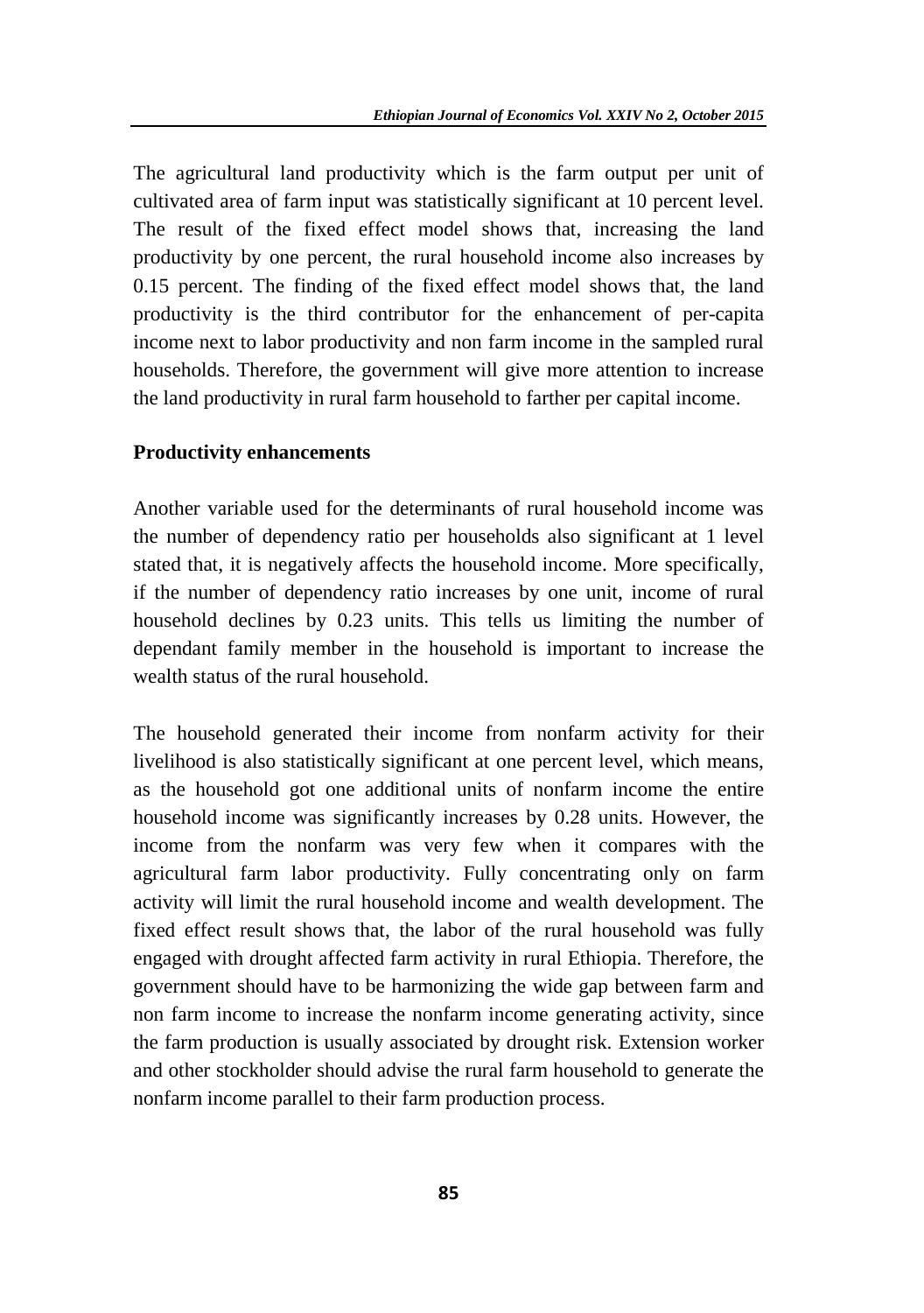Another variable, the sex of the household head also significant at 1 percent level shows that, there is a difference in income among male headed and female headed household. The result indicated that per-capital income was higher for male-headed households than female headed household by 0.16 units. This implies that empowering of women will be crucial for the household wealth improving in rural Ethiopia.

Owning of livestock at tropical livestock unit also statistically significant at 1 level shows that, as the number of livestock owing (in tropical livestock unit) increases by one unit the income of the rural household raises by 0.02 units.

#### **Hausman-test**

Test: Ho: difference in coefficients not systematic chi2 (9) =  $2.91$  $Prob > chi2 = 0.0000$ 

Therefore, we reject the random effect model in favor of fixed effect. As a result of this, the analysis of this study is made on the bases of the result of the fixed effect model.

## **4 Summary and Conclusions**

Using the panel data of Ethiopian Rural Socio-economic Survey (ERSS), this study investigated the determinants of agricultural labor productivity and rural household income in Ethiopia during the period of 2012 - 2014. Three panel data analysis methods are used: the pooled ordinary least square method (POLS), fixed effects (FE) method and random effects (RE) method. Based on Hausman test, fixed effect (FE) method was found the most appropriate model.

The determinants of agricultural productivity in rural households do not much vary across labor productivity and land productivity. Cultivated area of land per unit of labor ratio, the number of household member size, the use of fertilizer, the use of extension service, the use of pesticide, the use of manure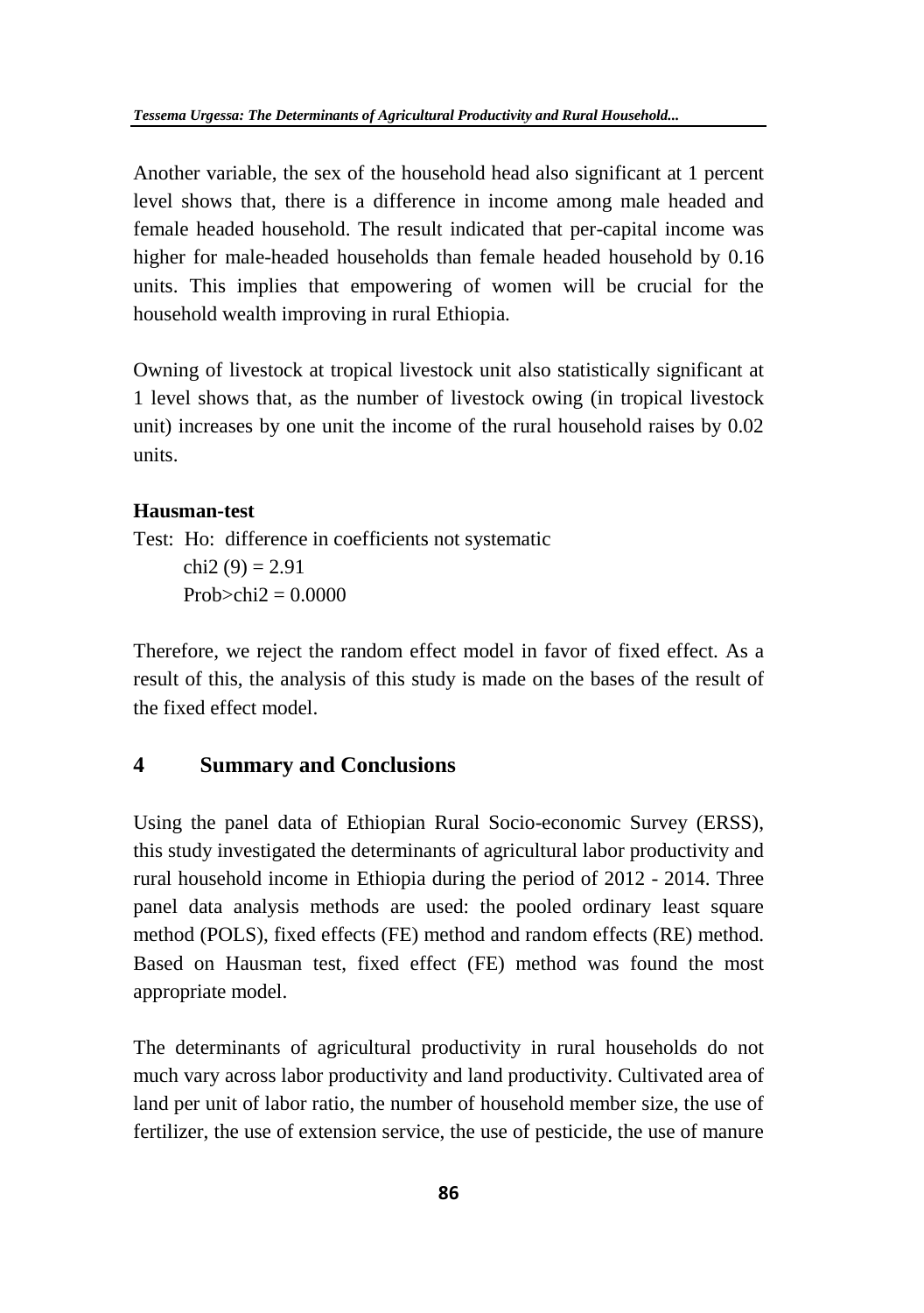and age of the household head are the main determinants of the agricultural labor productivity. The fixed effect results show that, land-labor ratio, use of fertilizer, use of pesticide and extension service variables are the most significant variables through which we may improve farm labor productivity of rural households. This could imply that, households' labor productivity gain could be attained if we focus on improving the land-labor ratio, use of fertilizer, use of pesticide and extension service. However, land-labor ratio is more challenging than improving the use of fertilizer, pesticide and extension service with increased rural yang agricultural labor force population pressure. But it is possible by mobilizing the farm labor force to the other potential cultivable area of land.

Similarly, labor-land ratio, use of fertilizer, the number of household member size, the use of extension service, the use of pesticide, the use of manure, the number of oxen used and age of the household head are the main determinants of agricultural land productivity. The fixed effect results show that, labor-land ratio, the use of fertilizer, the number of household member size, the use of manure, use of pesticide and extension service variables are the most significant variables through which we may improve farm land productivity of rural households. This also could imply that, households' land productivity gain could be attained if we focus on improving the labor-land ratio, the use of fertilizer, pesticide inputs and extension service. However, improving labor-land ratio is more challenging than improving the use of pesticide and extension service with increased rural yang population pressure. But it is possible by mobilizing farm labor force to the other potential cultivable area of land.

Off all the variables used in the regression of agricultural productivity, cultivated area of land perunit of labor is the most significant effect on the determinants of labor productivity and fertilizer inputs and the number of household size is found to the most significant effect on the determinants of land productivity in the rural household's of Ethiopia. Therefore this study concludes that, the agricultural labor productivity is the most potent factor of production than land productivity for the change of agricultural productivity in rural households. However, drought variable included in the regression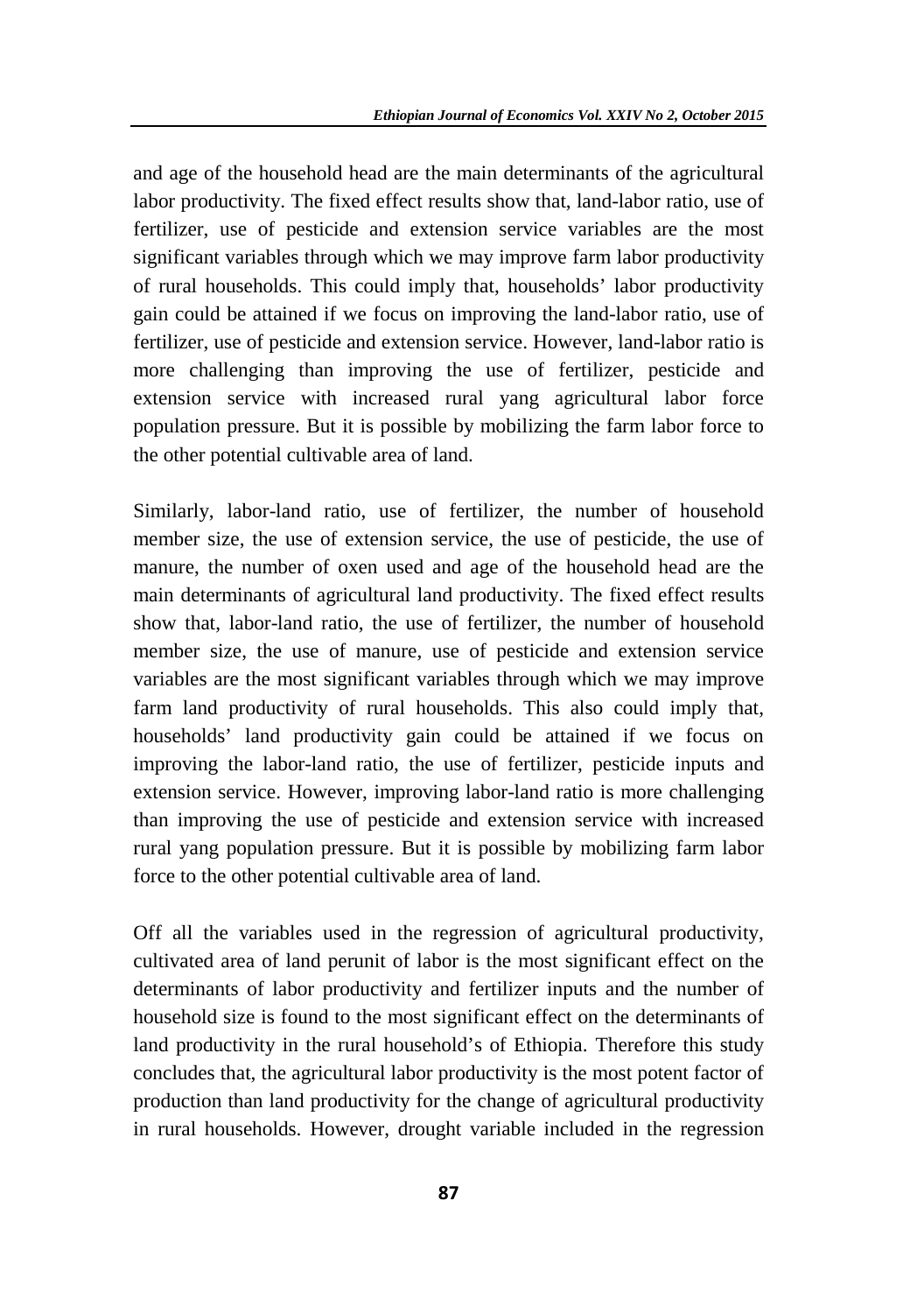also significantly and negatively affects both labor and land productivity of rural farm households in Ethiopia.

The fixed effect result shows that, both labor and land productivity, household's non farm income, the livestock owning in tropical livestock units and sex of the household head are the main determinates of rural household income in Ethiopia. However, the number of dependant household member significantly and negatively affects rural household income. The result also shows that, labor productivity has the major effect among the variable used in the regression for the change of rural household per capita income enhancement. The finding of the fixed effect regression model supports the view that improvements in agricultural productivity can have substantial positive impacts on household income per capita. Especially improvements in labor productivity of household through better resource allocation and use of necessary inputs can increase the per capita income of the rural households.

There were also a socioeconomic factors that explain the variation in income among the rural households.

# **4.1 Policy implications**

This study has tried to identify the determinants of agricultural productivity and rural household incomes in Ethiopia. Based on the results obtained from the study, we suggest some policy intervention areas should be required. The policy implications that can be derived from this empirical study are:

 To increase the agricultural productivity of farm household's, by reducing the drought risk through rural environmental protection, increase land-labor ratio. The possible ways of application could be through different methods like arranging financial sources that can used for the purchase of different variable inputs and developing a work frame for non farm income employment opportunities in the rural labor market as well as shift the excessive farm labor force to the other potential cultivable area.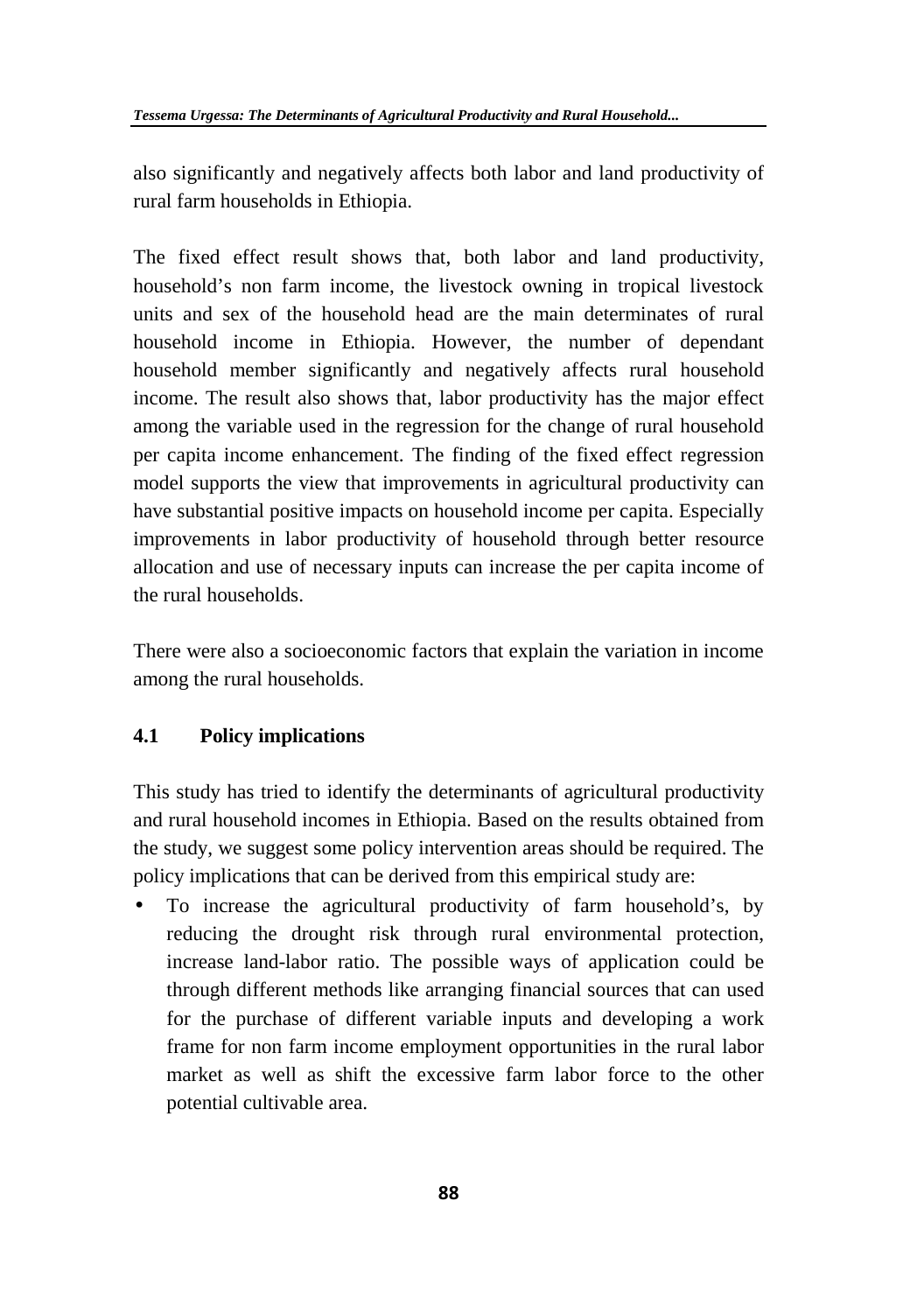- To increase the rural household income, needs improvements in landlabor ratio of farmers through better allocation of financial resource.
- The combined effort is needed to design policy interventions for not only increasing labor productivity but also reducing number of dependency ratio of the household and drought risk which adversely affects labor productivity growth.
- Both agricultural labor and land productivity are important for rural household income enhancement but agricultural labor and land productivity alone does not increased rural household per capita income. Increasing the non farm income was also important for the increasing of rural household per capita income.
- Promotion of both farm labor productivity and non farm income are best focusing to speed up the enhancement of rural household per capita income.
- It is better to strengthening the capacity of the local and federal administrative level, about the environmental protection system and rehabilitation program to protect the variations of climate over time, especially in areas adversely affected by a drought factor.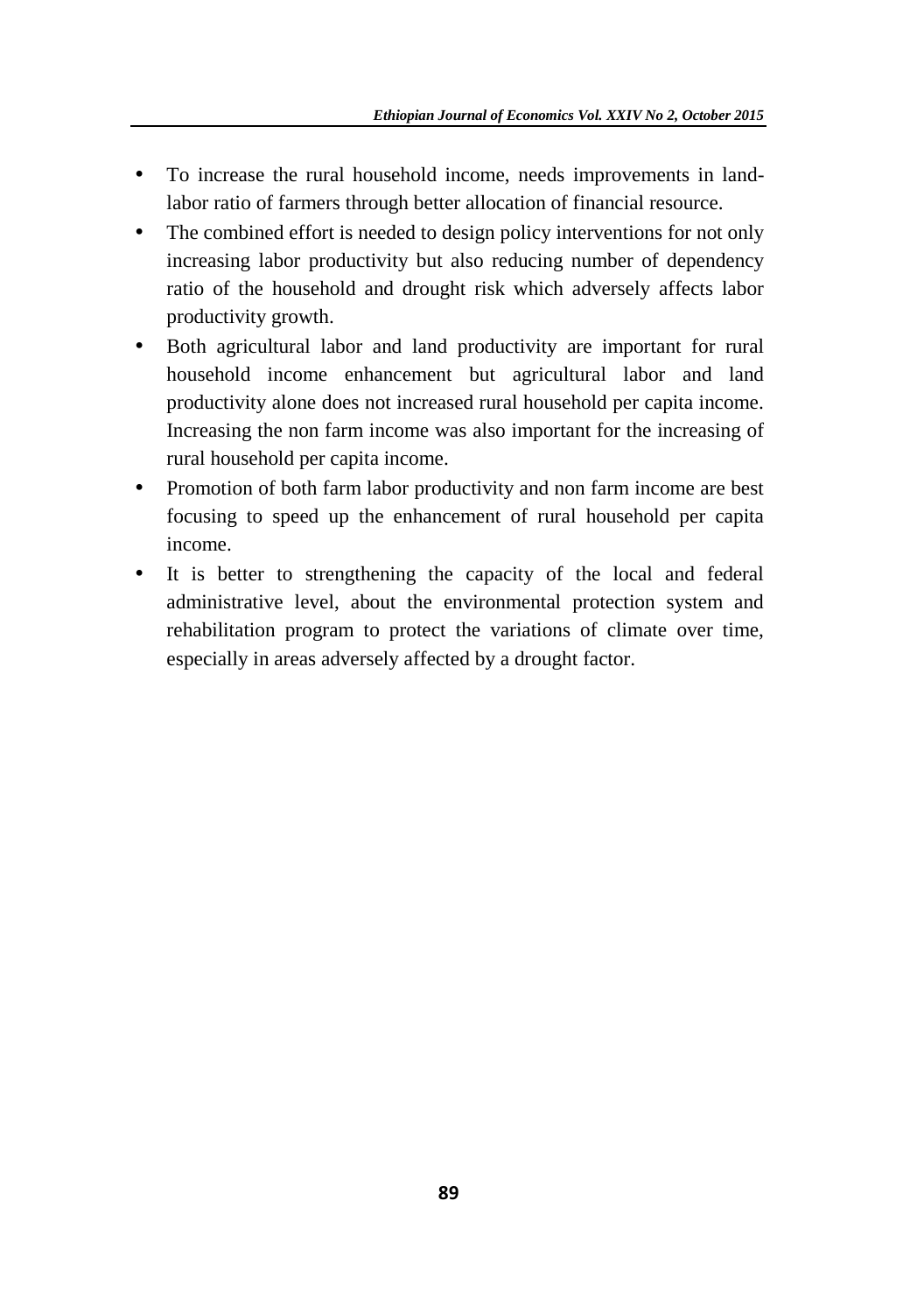#### **References**

- Asres Elias *et al.* (2013). Effect of Agricultural Extension Program on Smallholders' Farm Productivity: Evidence from Three Peasant Associations in the Highlands of Ethiopia, *Journal of Agricultural Science* vol.5 No.8, 2013
- Asfaw, S., Shiferaw, B., Simtowe, F., & Lipper, L. (2012). Impact of Modern Agricultural Technologies on Smallholder Welfare: Evidence from Tanzania and Ethiopia. Food policy, 37, 283-295. http://dx.doi.org/10.1016/j.foodpol.2012.02.013
- Baltagi, B. H. (2001). *Econometric analysis of panel data*. New York; Wiley.
- Block S. A. (1995). The Recovery of Agricultural Productivity in sub–Saharan Africa. Food Policy.1995; 20(5): 385 – 405.
- CSA. (2013). National Labor Force Survey Report, Addis Ababa, Ethiopia \_\_\_\_\_\_\_. (2013). Annual Agriculture Sample Survey of Farm Management Practice Report, Addis Ababa, Ethiopia
- \_\_\_\_\_\_\_. (2011). Household Income, Consumption and Expenditure Survey Report, Addis Ababa, Ethiopia
- Greene, W. (2003). Econometric Analysis. Fifth edition. New York : Prentice Hall.
- Grepperud, S. (1996). Population pressure and land degradation: The case of Ethiopia. *Journal of Environmental Economics and Management*, 30(1), 18-33. http://dx.doi.org/10.1006/jeem.1996.0002
- Gujarati, D. N., and Dawn C., Porter. (2009). *Basic Econometrics*, McGraw-Hill International Edition,  $5<sup>th</sup>$  ed., Boston, page260-261.
- Kassie, M., Zikhali, P., Manjur, K., & Edward, E. (2009). Adoption of sustainable agriculture practices: Evidence from a semi-arid region of Ethiopia. Natural Resources Forum, 39, 189-98. http://dx.doi.org/10.1111/j.1477- 8947.2009.01224
- NBE. (2013). Annual Report, Addis Ababa, Ethiopia
- Owuor J. (2000). "Determinants of agricultural productivity in Kenya, Kenya Agricultural Marketing and Policy Analysis Project". Tegemeo Kenya Agricultural Research Institute, Michigan State University
- Pender, J., & Gebremedhin, B. (2007). Determinants of agricultural and land management practices and impacts on crop production and household income in the highlands of Tigray, Ethiopia. *Journal of African Economies*, 17(3), 395-450. http://dx.doi.org/10.1093/jae/ejm028
- Ramirez, M. D. (2006). "Is foreign direct investment beneficial for Mexico? An empirical analysis, 1960-2001." World Development 34(5): 802-817.